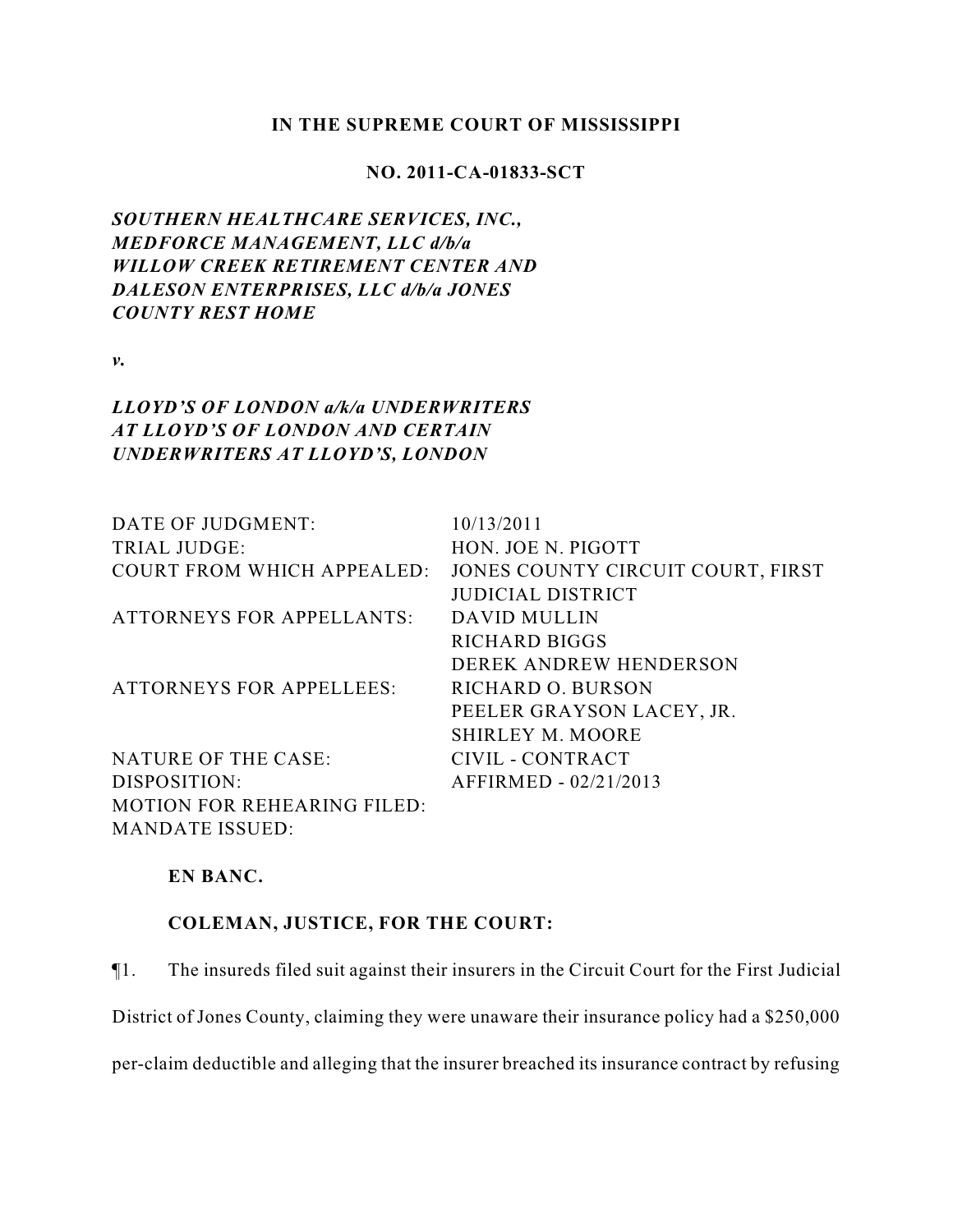to provide a defense until the insureds paid the \$250,000 deductible for each of five separate claims. The circuit court granted summary judgment for the insurers and the insureds appeal. We affirm the circuit court's grant of summary judgment.

### **FACTUAL BACKGROUND**

¶2. Daleson Enterprises, LLC ("Daleson") operated Jones County Rest Home in Ellisville. Medforce Management, LLC ("Medforce") operated Willow Creek Retirement Center in Byram. Southern Healthcare Services, Inc. ("Southern Healthcare") managed both Daleson and Medforce. Southern Healthcare purchased professional and general liability insurance from Lloyd's of London ("Lloyd's") to cover Daleson, Medforce, and others. Southern Healthcare was the first named insured on the policy. Southern Healthcare, Daleson, and Medforce will be referred to collectively as the "Insureds."

¶3. In 2001, a previous operator of Jones County Rest Home had purchased an insurance policy from Lloyd's with a \$25,000 deductible. An agent at Fox-Everett, Inc. facilitated the purchase. Daleson assumed the operation of Jones County Rest Home in 2002, and the Insureds asked the Fox-Everett agent to obtain an insurance policy similar to the one held by the previous operator. The Fox-Everett agent obtained a policy from Lloyd's in October 2002, and the Insureds claim that they thought the policy was nearly identical to the policy the previous owner had in place. The Insureds contend the Fox-Everett agent informed them their new policy had a higher premium and lower policy limit. Otherwise, the Insureds believed their new policy was identical to the previous one. In fact, the policy had a \$250,000 per-claim deductible. The Insureds claim Fox-Everett failed to inform them about the different deductible. They also claim they did not receive a copy of the policy until eleven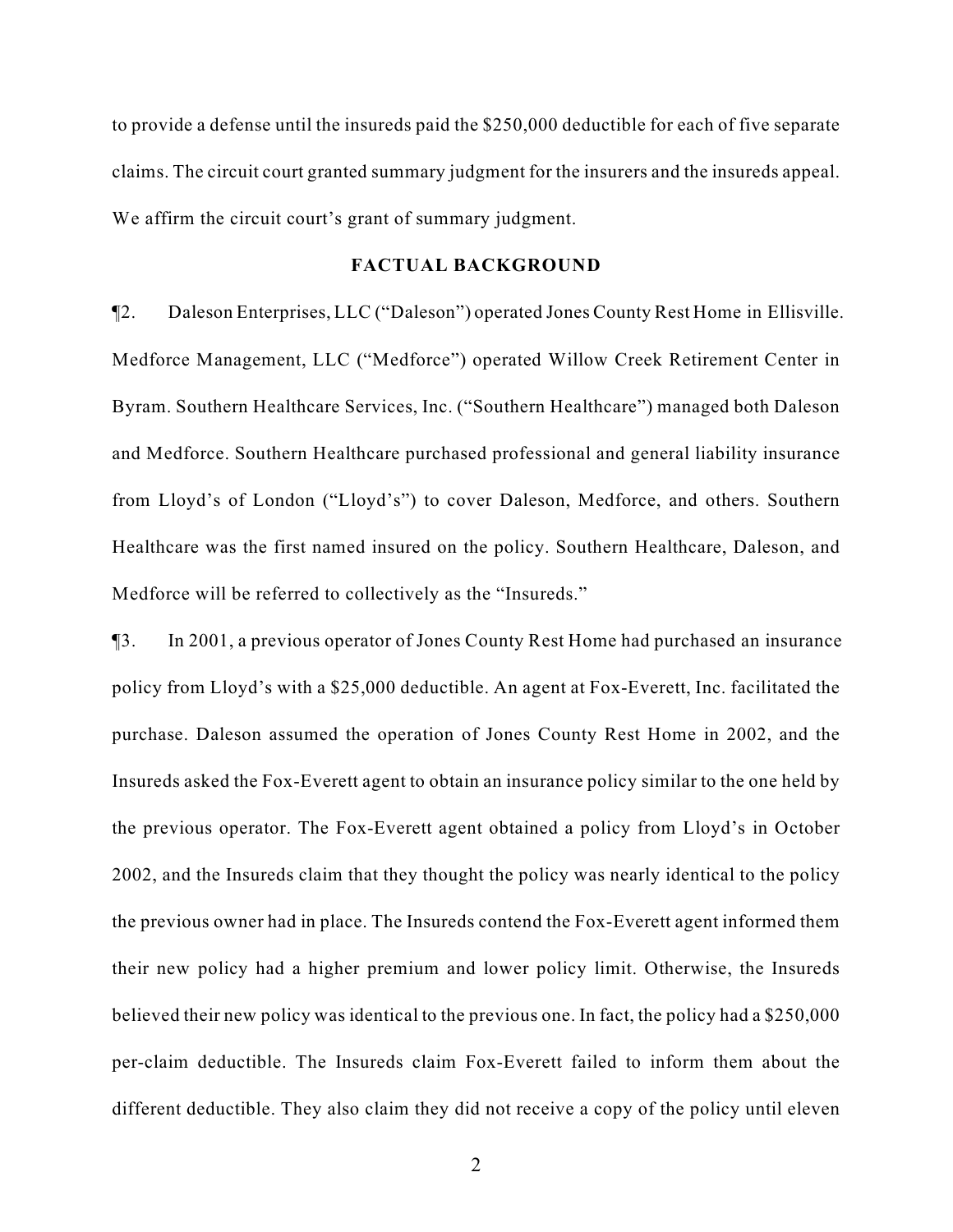months after the purchase. The policy was renewed in October 2003. Again, the Fox-Everett agent informed them that the premium was going up, but the Insureds claim the agent said nothing about the \$250,000 deductible.

¶4. In 2003 and 2004, various plaintiffs filed five lawsuits against the Insureds. When each civil action arose, the Insureds notified Lloyd's in accordance with the policy terms. Caronia Corporation ("Caronia") acted as the third-party administrator for Lloyd's, and Caronia sent a reservation of rights ("ROR") letter to the Insureds acknowledging receipt of each claim. Via the ROR letters, Caronia informed the Insureds that "Lloyd's would not provide coverage under the policies until the \$250,000 deductibles were paid in full."

¶5. The ROR letters were standard communications that included claim information, acknowledged receipt of the lawsuit, stated that indemnification and defense would be provided, and set forth any issues that would not be covered under the policy or that would be defended under a reservation of rights. The letters provided the name and contact information of the attorneys Lloyd's had hired to defend the Insureds. Each letter included the following language about the deductible:

As you are aware, Southern Healthcare Services, Inc., d/b/a Jones County Rest Home [Willow Creek Retirement Center] has a \$250,000 deductible for each and every Professional Liability claim. Therefore, the first \$250,000 of indemnity and/or claims related expenses will be paid directly by Southern Healthcare Services, Inc., d/b/a/ Jones County Rest Home [Willow Creek Retirement Center].

The Insureds claim they were "thunderstruck" by the above-quoted language regarding the operation of the deductible.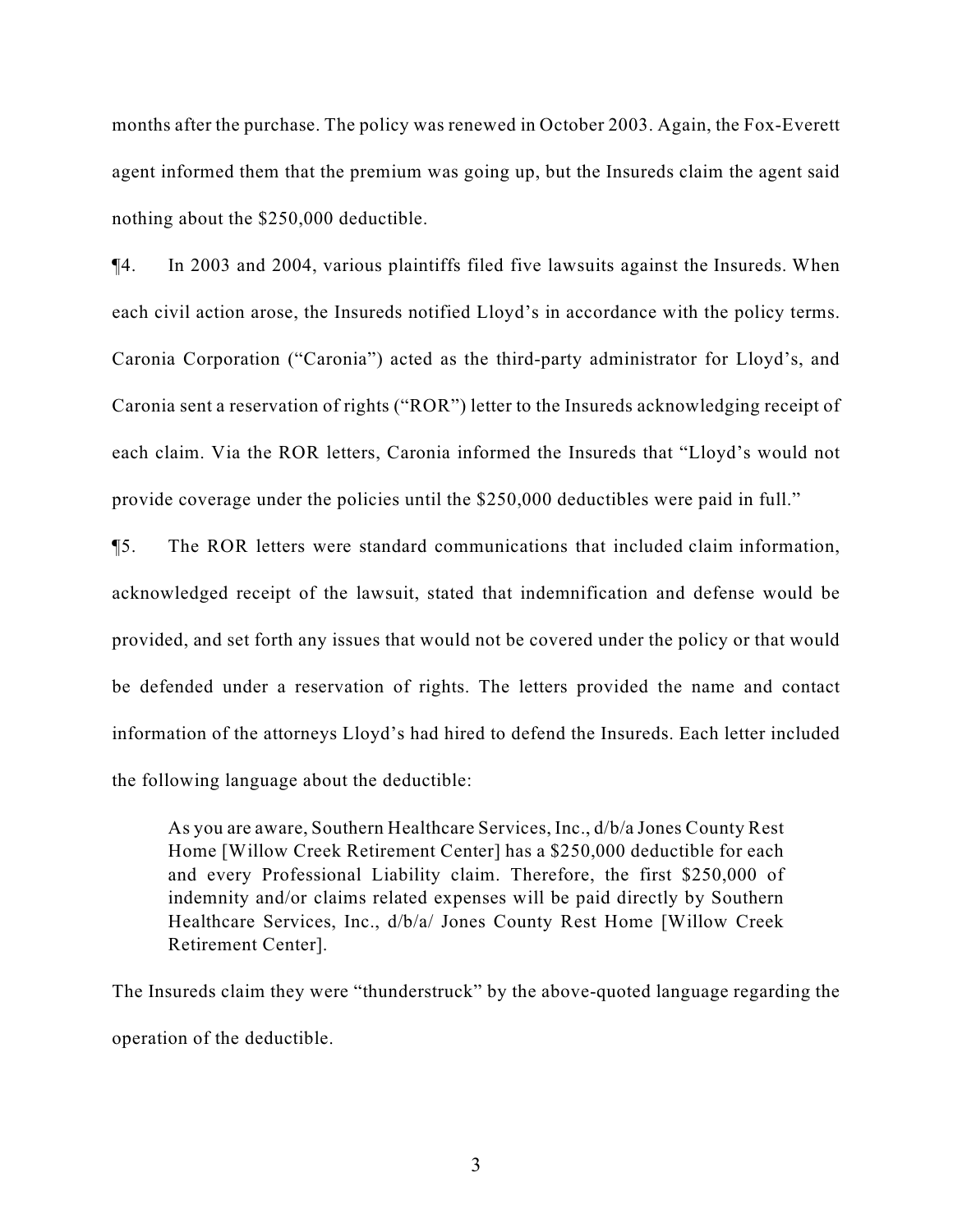¶6. Caronia sent the ROR letters directly to the nursing homes, rather than to Southern Healthcare. Daleson and Medforce initially paid the attorneys directly until the dispute arose over the deductible. In early 2005, Daleson and Medforce filed for bankruptcy and stopped paying the defense attorneys. They claim they had no choice but to file for bankruptcy because they could not pay the total \$1.25 million for the five claims. However, Southern Healthcare did not file for bankruptcy; as the first named insured, Southern Healthcare was the only entity actually responsible for paying the deductible.<sup>1</sup> In March 2005, Lloyd's or Caronia told the lawyers to continue defending and that they would pay the attorneys' fees since the Insureds had filed for bankruptcy. A year later, none of the attorneys' fees had been paid by Lloyd's or Caronia, and the attorneys withdrew. Between December 2006 and August 2007, the defense attorneys were rehired. Lloyd's paid the defense attorneys, and all five suits were settled.

#### **PROCEDURAL HISTORY**

¶7. In August 2006, the Insureds filed suit against Lloyd's, Caronia, and Fox-Everett (collectively the "Insurers") in the Circuit Court for the First Judicial District of Jones County. Against Lloyd's, the Insureds alleged breach of contract for failure to provide

 $<sup>1</sup>$  Southern Healthcare Services, Inc. is the entity listed under "Name and mailing</sup> address of the Insured" on the declarations page of the policy. Endorsement Number 3 indicates that the policy was issued to Southern Healthcare and lists other entities as additional insureds. Endorsement Number 4 also indicates that the policy was issued to Southern Healthcare and lists other entities, including Daleson and Medforce, as premises covered under the policy. The deductible endorsement provides, "The First Named Insured shall be responsible for the deductible amount shown in the Declarations." Southern Healthcare, as the only named insured on the policy, was the entity responsible for paying the deductible.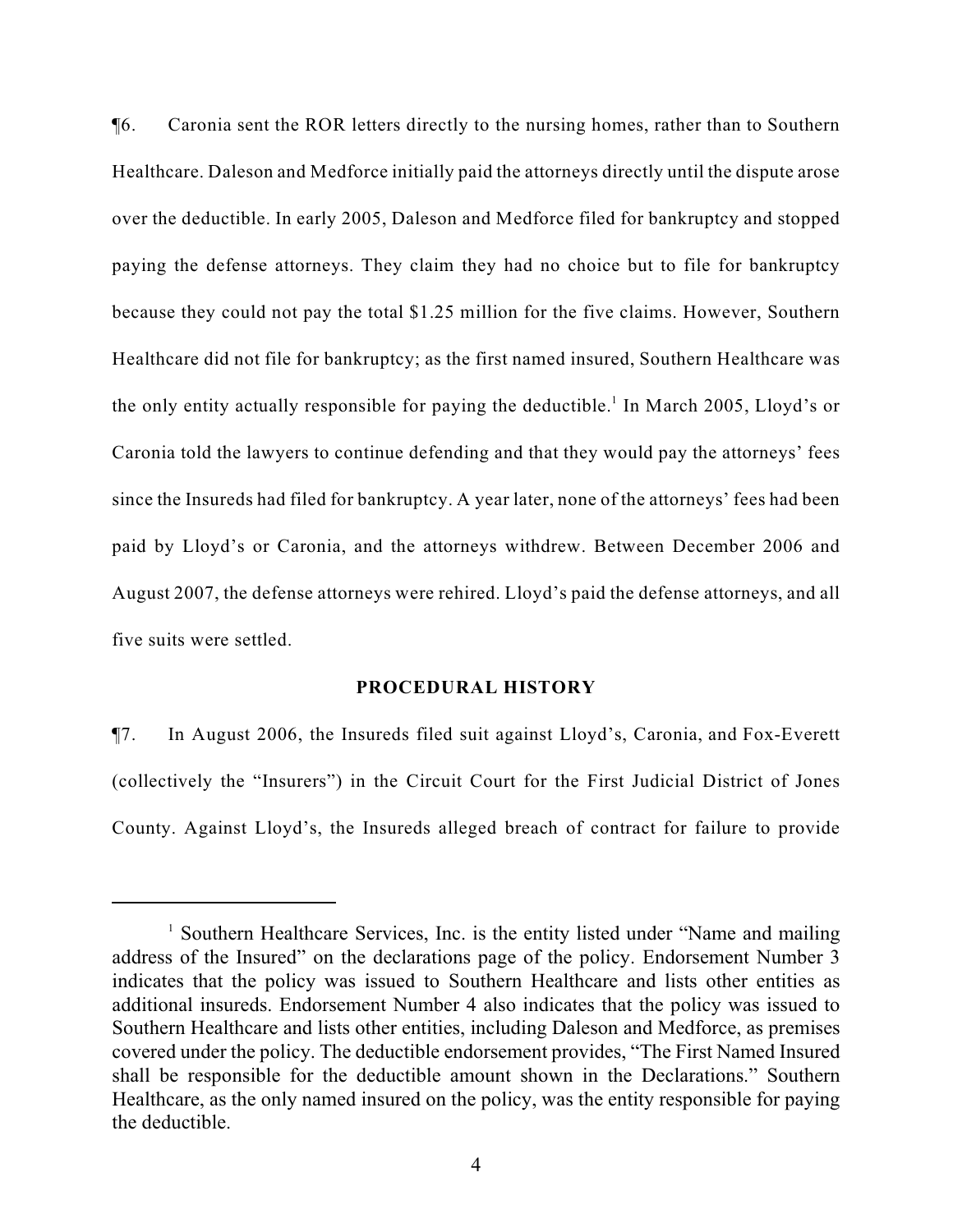coverage and defense costs. Against both Lloyd's and Caronia, they alleged fraud and breach of the duty of good faith and fair dealing for misrepresenting that the Insureds had to pay the deductibles in full before they were entitled to coverage. Against Fox-Everett, they asserted breach of contract, breach of fiduciary duty, negligent misrepresentation, and gross negligence for allegedly procuring the policy without informing the Insureds of the \$250,000 deductible.

¶8. Lloyd's counterclaimed, alleging breach of contract against Southern Healthcare and seeking a declaratory judgment that Southern Healthcare must pay the \$250,000 deductible for each of the underlying suits. After settling the underlying claims, Lloyd's moved for summary judgment on the Insureds' claims against it and Caronia. Lloyd's also moved for summary judgment on its counterclaim. The trial judge, Judge Robert G. Evans, found no issues of material fact and granted Lloyd's summary judgment. The ruling required the Insureds to reimburse Lloyd's in the amount of \$701,153.54 for the costs of defense and settlement that fell within the per-claim deductible. Pursuant to Rule 54(b) of the Mississippi Rules of Civil Procedure, the trial judge entered a final judgment as to the Insureds' claims against Lloyd's and Caronia on March 26, 2008. The trial judge entered a final judgment as to Lloyd's counterclaim against Southern Healthcare on July 11, 2008. The Insureds' claims against Fox-Everett were not part of the summary judgment.

¶9. The Insureds appealed, and the case was assigned to the Court of Appeals. The Court of Appeals dismissed the appeal as improperly certified because the claims against Fox-Everett had not been disposed of, and it found those claims to be "intertwined" with the claims for damages. *S. Healthcare Servs., Inc. v. Lloyd's of London*, 20 So. 3d 84, 88 (¶ 14)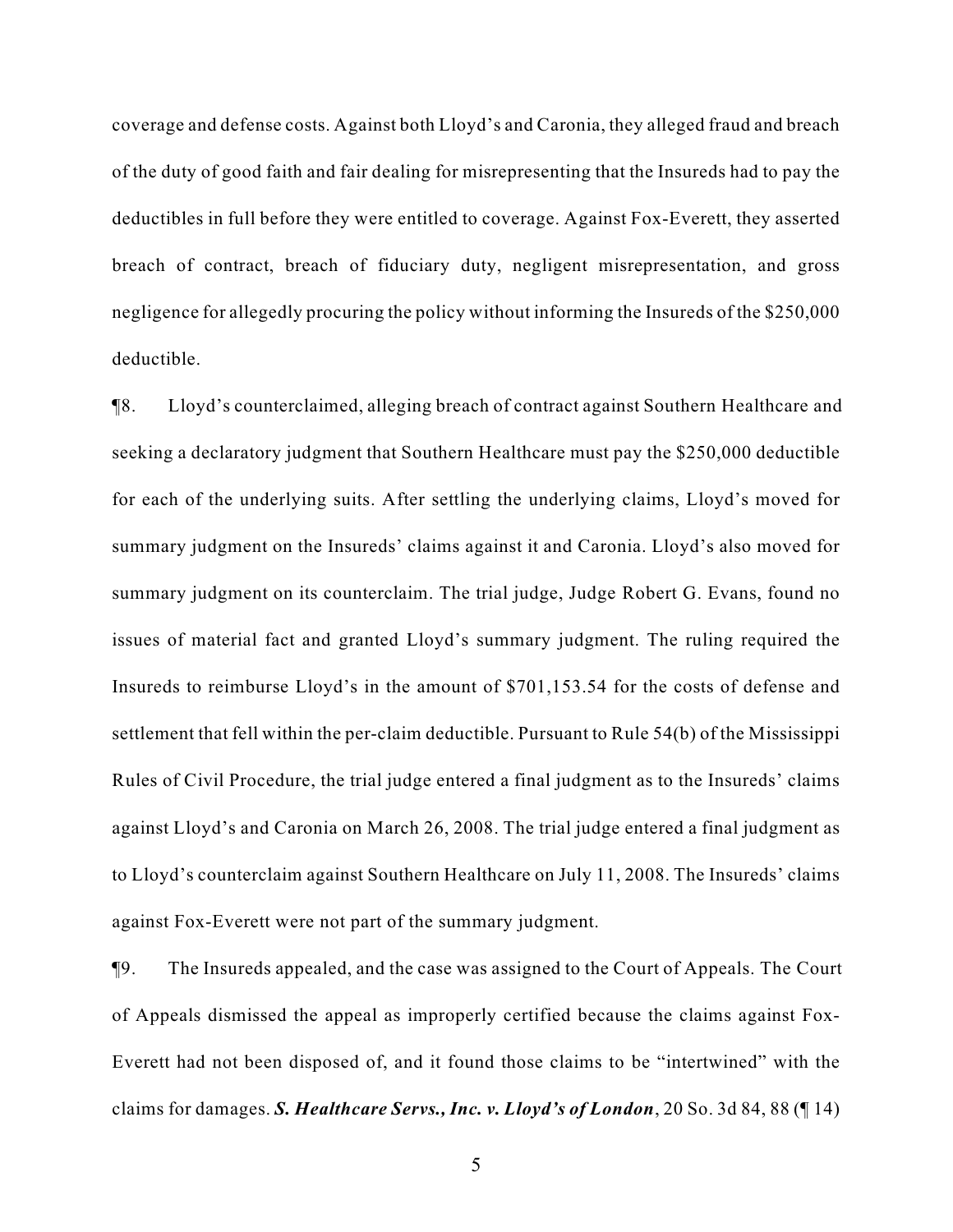(Miss. Ct. App. 2009). The majority did not address the propriety of summary judgment. Four judges dissented, writing that the appeal should not have been dismissed because the claims against Fox-Everett were not relevant to the claims against Lloyd's and Caronia and the appeal was properly before the court. *Id.* at 92 (¶¶ 33-34). In addition, the dissenting judges would have reversed the trial court's grant of summary judgment and remanded for a trial on the merits. *Id.* at 99 (¶ 63).

¶10. On remand, the Insureds filed a motion to reconsider summary judgment. Judge Evans died before the motion could be considered, and Judge Joe N. Pigott was appointed as Special Judge to preside over the case. Judge Pigott scheduled a hearing on the motion to reconsider summary judgment and for a status conference on March 10, 2011. At the hearing, Judge Pigott vacated the summary judgments granted by Judge Evans, directed the parties to proceed with discovery, and set a trial date.

¶11. Following the March 10th hearing, the litigation continued as though all parties were again in the suit and proceeding to trial in September. At a hearing on a motion to compel discovery held on June 16, 2011, Judge Pigott did not remember vacating the summary judgments, and an order had not been entered vacating them. However, an order dated August 16, 2011, *nunc pro tunc* to March 10, 2011, is in the record.

¶12. On September 29, 2011, the parties were before Judge Pigott at a hearing on another motion to compel and a motion for leave to amend the complaint. At the hearing, Judge Pigott reinstated the grants of summary judgment in favor of Lloyd's and Caronia, finding that they were never reversed and were still in effect. Judge Pigott said Fox-Everett was the only defendant left in the case, and the Insureds were to proceed to trial against Fox-Everett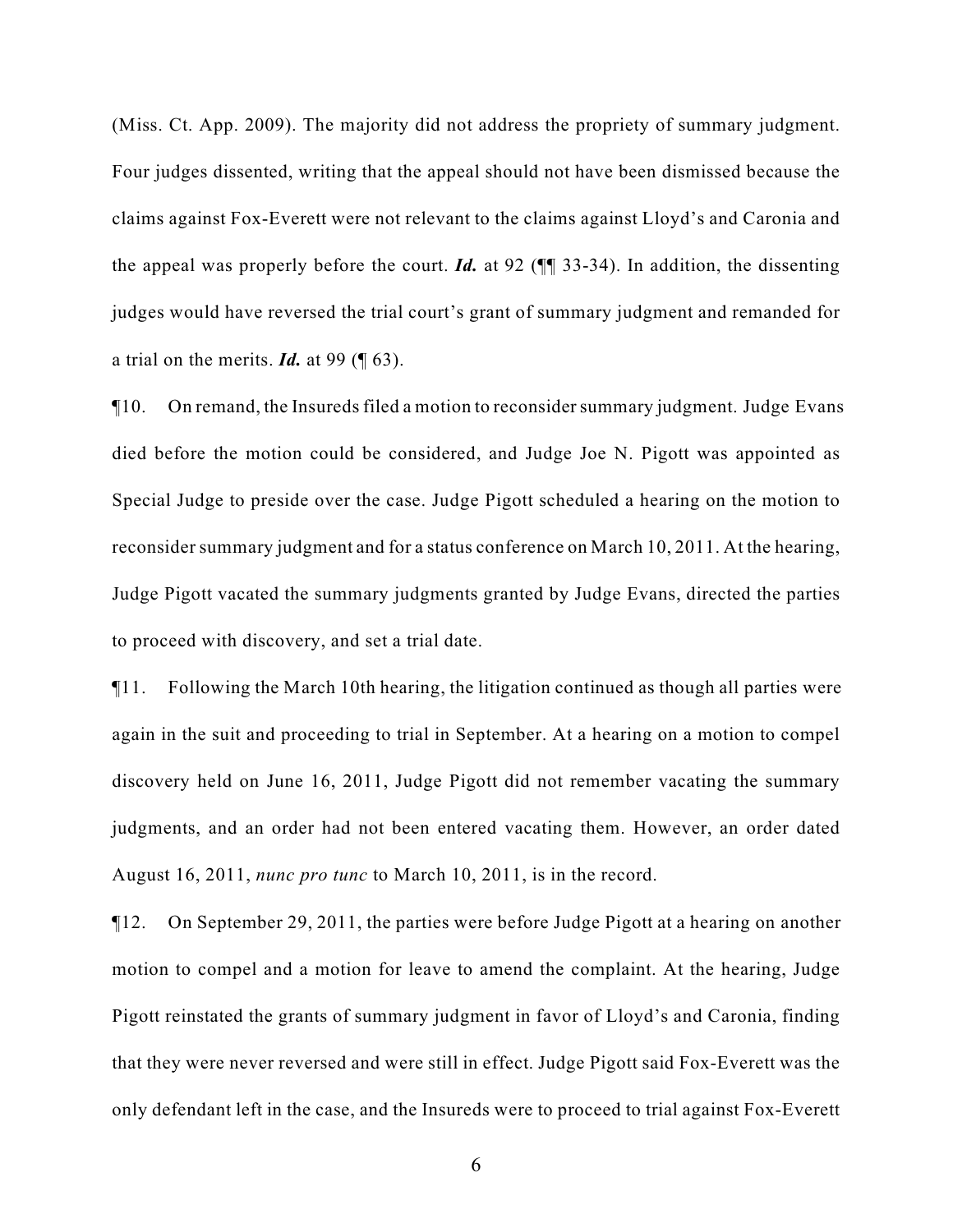only. He denied the Insureds' motion to amend the complaint, because the amendments pertained only to Lloyd's. Judge Pigott entered new final judgments dismissing the Insureds' claims against Lloyd's and Caronia and dismissing Lloyd's counterclaim against the Insureds. After entry of the final judgments, the Insureds filed multiple motions indicating they believed Judge Pigott did not allow their arguments into the record. The Insureds also filed a motion for a new trial, which the trial court denied. Meanwhile, the Insureds settled with Fox-Everett. The Insureds then appealed to this Court regarding Judge Pigott's second, or reinstated, grants of summary judgment in favor of Lloyd's and Caronia.

### **DISCUSSION**

¶13. On appeal, the Insureds assert several arguments based on alleged procedural errors by the second trial judge, Judge Pigott. The Insureds' motion to reconsider summary judgment should not have been granted, and because Judge Pigott later reinstated the original grants of summary judgment, the Insureds are in the same place they were when they first appealed in 2008.

¶14. "How a court treats a motion for reconsideration turns on the time at which the motion is served." *Carlisle v. Allen*, 40 So. 3d 1252, 1260 (¶ 33) (Miss. 2010) (quoting *Cannon v. Cannon*, 571 So. 2d 976, 978 n.2 (Miss. 1990)). If it is filed within ten days of entry of the judgment, it is considered a Rule 59(e) motion to alter or amend the judgment. *Id.* If it is filed more than ten days after the judgment is entered, it is considered a motion for relief under Rule 60(b). *Id.* The motion for reconsideration at issue did not state that it was brought under Rule 59, and it was filed two years after the motions for summary judgment were granted.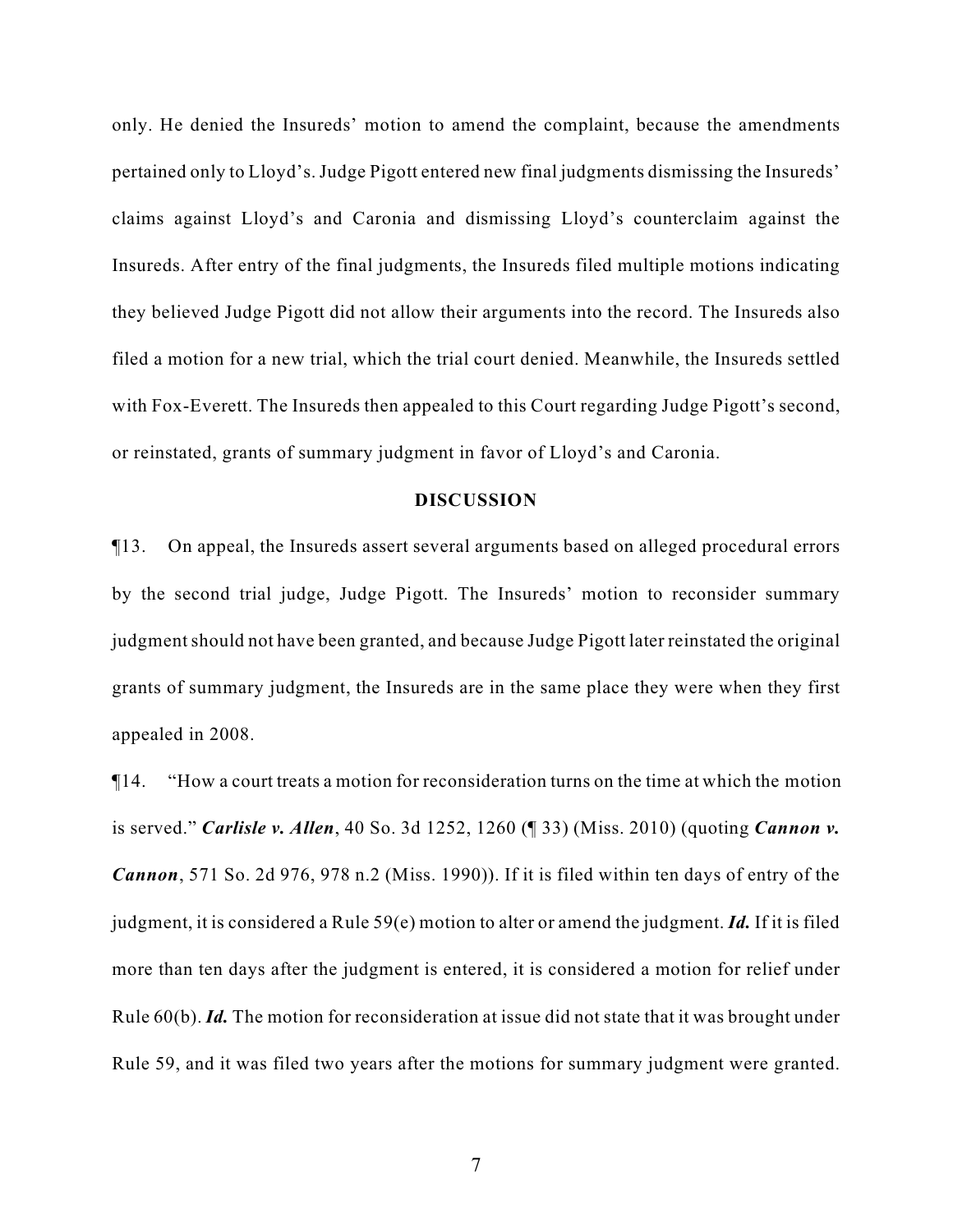Thus, it should have been considered a motion for relief under Rule 60(b). Rule 60(b)

provides the following:

**(b) Mistakes; Inadvertence; Newly Discovered Evidence; Fraud, etc.** On motion and upon such terms as are just, the court may relieve a party or his legal representative from a final judgment, order, or proceeding for the following reasons:

- (1) fraud, misrepresentation, or other misconduct of an adverse party;
- (2) accident or mistake;
- (3) newly discovered evidence which by due diligence could not have been discovered in time to move for a new trial under Rule 59(b);
- (4) the judgment is void;
- (5) the judgment has been satisfied, released, or discharged, or a prior judgment upon which it is based has been reversed or otherwise vacated, or it is no longer equitable that the judgment should have prospective application;
- (6) any other reason justifying relief from the judgment.

The motion shall be made within a reasonable time, and for reasons  $(1)$ ,  $(2)$ and (3) not more than six months after the judgment, order, or proceeding was entered or taken. . . .

Miss. R. Civ. P. 60(b). The motion at hand was filed more than six months after the final

judgment was entered, so it could not have been based on reasons (1), (2), or (3). *Id.* The

Insureds did not assert that the judgment was void or that it had been satisfied, released, or

discharged subject to reasons (4) or (5). *Id.* Thus, the motion could have been granted only

for "any other reason justifying relief" under reason (6). *Id.* Regarding Rule 60(b)(6), this

Court has explained:

"Relief under Rule 60(b)(6) is reserved for extraordinary and compelling circumstances," and the rule is a "grand reservoir of equitable power to do justice in a particular case." *Briney v. U.S. Fid. & Guar. Co.*, 714 So. 2d 962, 966 (Miss. 1998). The determination of whether a Rule 60(b)(6) motion has been made within a reasonable time is considered on a case-by-case basis. Miss. R. Civ. P. 60(b); *Cucos,* [*Inc. v. McDaniel*,] 938 So. 2d [238,] 245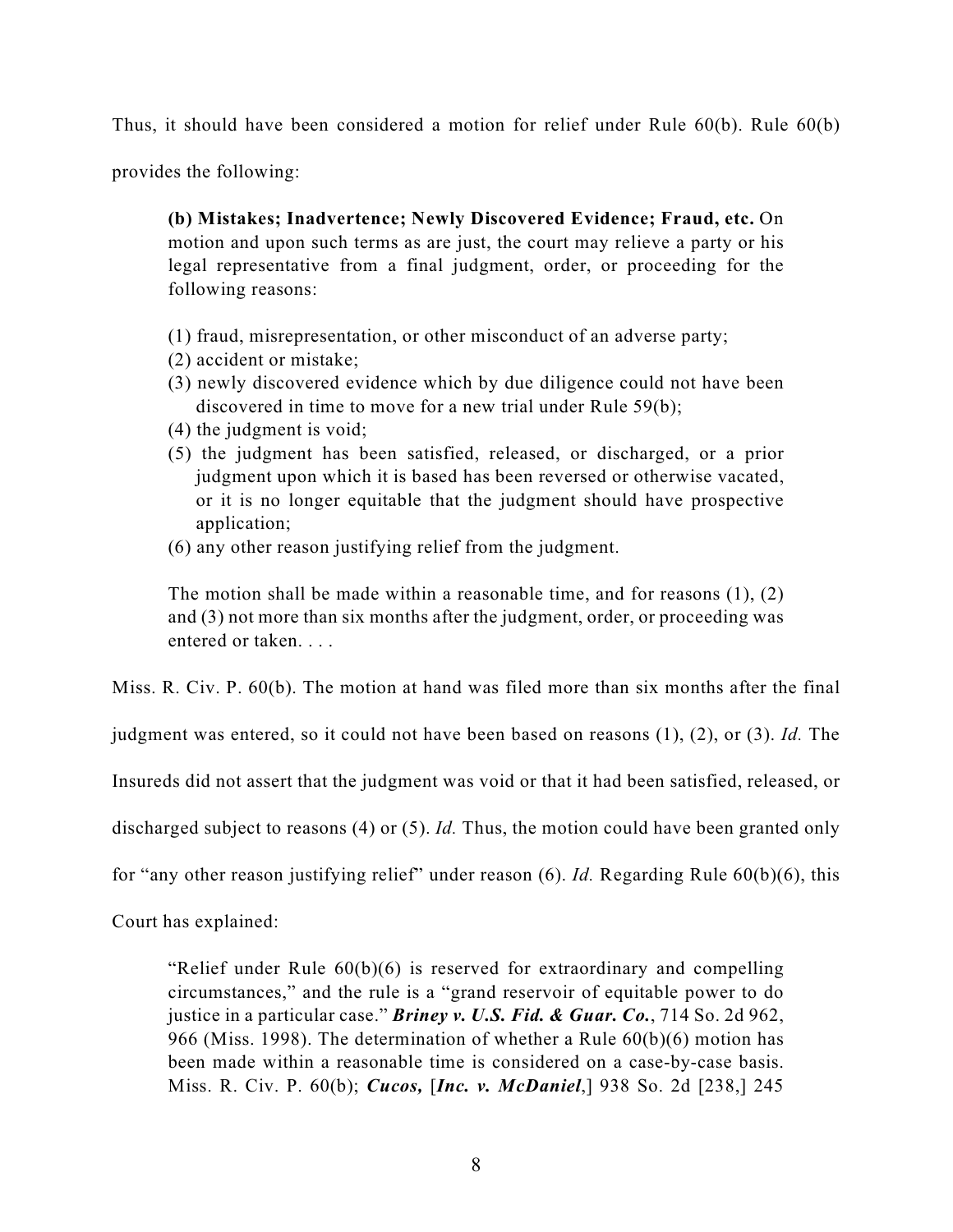[(Miss. 2006)]. The following factors are relevant in adjudicating a Rule  $60(b)(6)$  motion:

(1) That final judgments should not lightly be disturbed; (2) that the Rule 60(b) motion is not to be used as a substitute for appeal; (3) that the rule should be liberally construed in order to achieve substantial justice; (4) whether the motion was made within a reasonable time; (5) [relevant only to default judgments]; (6) whether if the judgment was rendered after a trial on the merits – the movant had a fair opportunity to present his claim or defense; (7) whether there are intervening equities that would make it inequitable to grant relief; and (8) any other factors relevant to the justice of the judgment under attack.

*M.A.S. v. Miss. Dep't of Human Servs.*, 842 So. 2d 527, 530 (Miss. 2003) (citing *Briney*, 714 So. 2d at 968).

*Carpenter v. Berry*, 58 So. 3d 1158, 1162 (¶ 18) (Miss. 2011). This Court has also said that "Rule 60(b) motions should be denied where they are merely an attempt to relitigate the case." *M.A.S. v. Miss. Dep't of Human Servs.*, 842 So. 2d 527, 530 (¶ 12) (Miss. 2003) (quoting *Stringfellow v. Stringfellow*, 451 So. 2d 219, 221 (Miss. 1984)).

¶15. Of the factors relevant to this case, we emphasize that "final judgments should not lightly be disturbed" and that a "Rule 60(b) motion is not to be used as a substitute for appeal." *Carpenter*, 58 So. 3d at 1162 (¶ 18). We also consider the timeliness of the motion. The trial court's original order granting summary judgment was entered on March 19, 2008. The Insureds' motion to reconsider summary judgment was filed on July 13, 2010, more than two years later and after the case had been remanded. The Court of Appeals remanded the case for the sole purpose of adjudicating the claims against Fox-Everett, not to relitigate the summary judgment issues. The Insureds' motion to reconsider summary judgment was procedurally improper, because the summary judgment issues should have been considered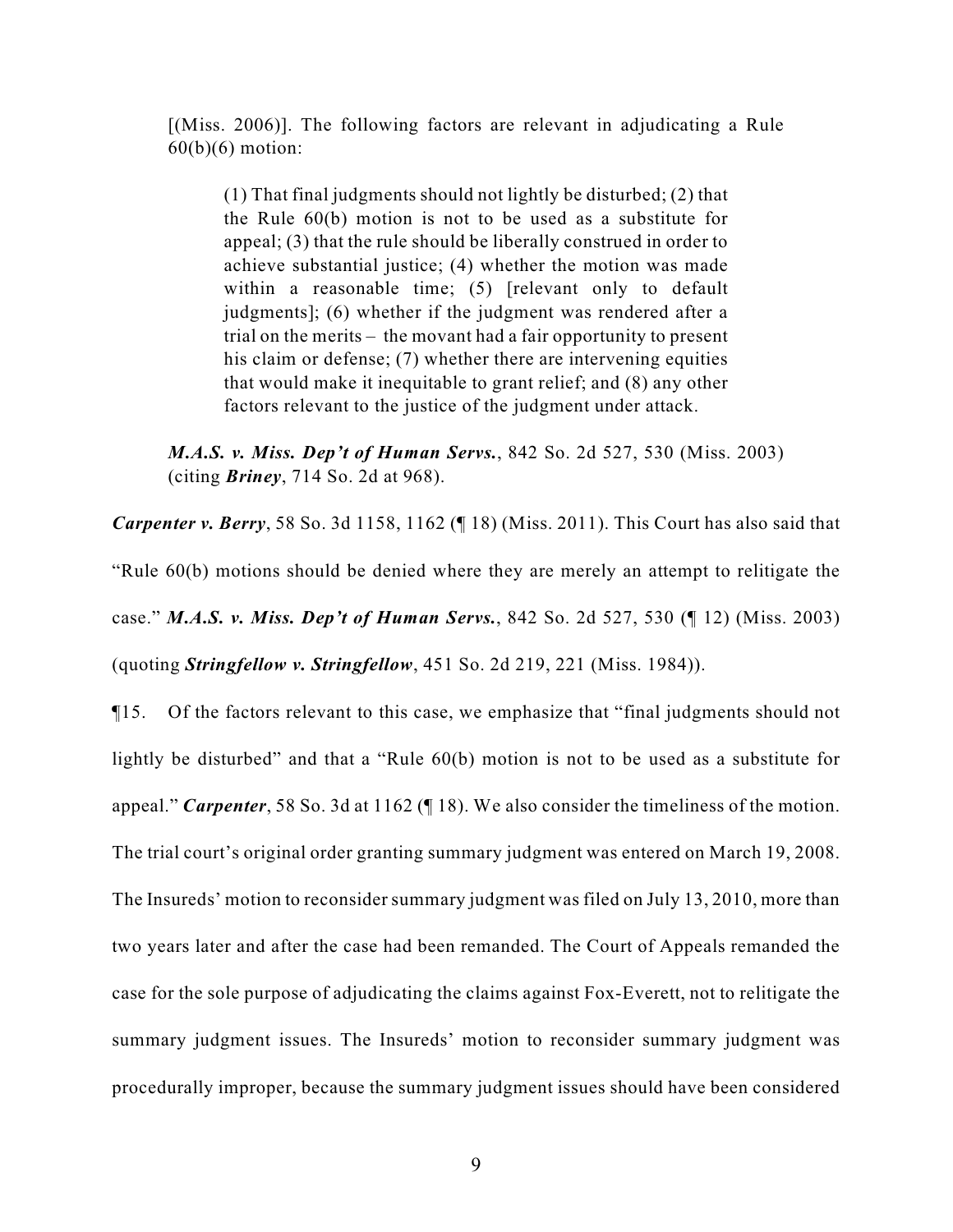on appeal once it was properly before the Court of Appeals. Filing a motion to reconsider while the case was on remand was an attempt to relitigate the issues and circumvent the appeals process.

¶16. Taking into account the above-listed factors, as well as this Court's rule that Rule 60(b) motions should not be used to relitigate cases, we find that the motion should not have been granted. Regardless, Judge Pigott later reversed his decision, reinstated the initial grants of summary judgment, and adopted the first judge's findings of fact and conclusions of law.<sup>2</sup> Any alleged procedural errors pertaining to the motion to reconsider will not be considered by this Court because, ultimately, Judge Pigott did not consider that motion or any pleadings filed after that time. This Court will consider only the original summary judgment motions and supporting documents considered by the first trial judge prior to his granting summary judgment in 2008. There is no indication that Judge Pigott reviewed any additional evidence prior to entering the second final judgments that this Court would need to consider. The parties find themselves in the same position now that they were in when they appealed to the Court of Appeals, except the issues with Fox-Everett have been resolved, and that is where this Court will begin.

<sup>&</sup>lt;sup>2</sup> In his order granting summary judgment, Judge Pigott explained that "by vacating" the final judgments and orders granting both motions for summary judgment, this [c]ourt effectively took both motions under advisement." Then, after extensively reviewing the court file and transcripts of the hearings, Judge Pigott determined that the granting of both motions had been proper. As support for granting the motions (or reinstating the prior grant of summary judgment), he adopted and incorporated Judge Evans's findings of facts and conclusions of law.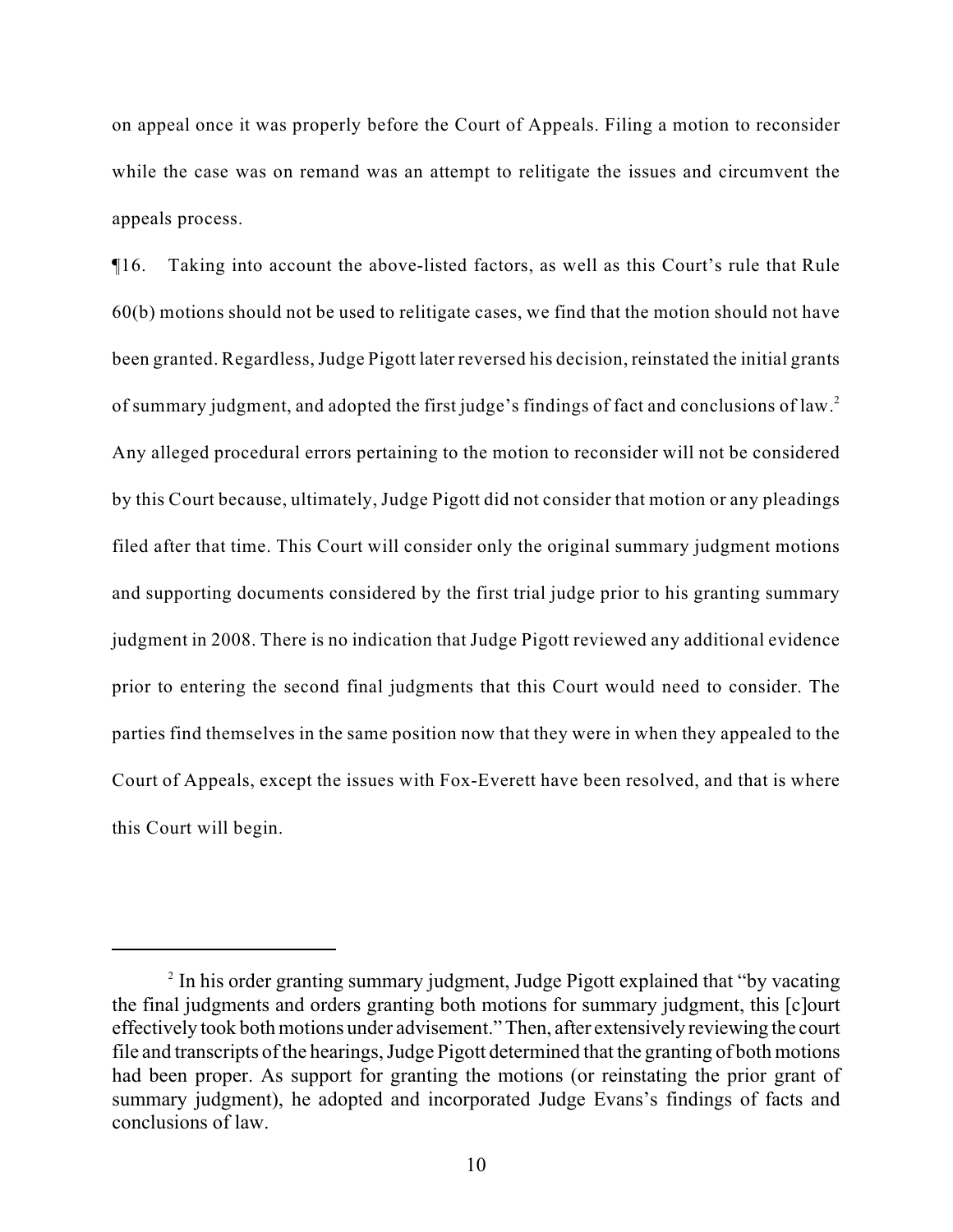¶17. This Court has framed the issues as follows: (1) whether the trial court's original grant of summary judgment on the Insureds' claims against Lloyd's was proper; and (2) whether the trial court's original grant of summary judgment on Lloyd's counterclaim was proper. Summary judgment is appropriate if "there is no genuine issue as to any material fact." Miss. R. Civ. P. 56(c). A *de novo* standard of review is applied to a circuit court's grant or denial of summary judgment. *Kilhullen v. Kan. City S. Ry.*, 8 So. 3d 168, 174 (¶ 14) (Miss. 2009). This Court views the evidence "in the light most favorable to the party against whom the motion has been made." *Id.* (quoting *Daniels v. GNB, Inc.*, 629 So. 2d 595, 599 (Miss. 1993)). However, the opposing party "may not rest upon the mere allegations or denials of his pleadings, but his response . . . must set forth specific facts showing that there is a genuine issue for trial." Miss. R. Civ. P. 56(e).

# **I. Whether the trial court's grant of summary judgment on the Insureds' claims against Lloyd's and Caronia was proper.**

¶18. The trial judge granted summary judgment in favor of Lloyd's and Caronia, finding the two entities had performed their duties under the contract and no dispute of material fact existed. The Insureds were ordered to reimburse Lloyd's in the amount of \$701,153.54 for defense costs and settlements that fell within the per-claim deductible. The Insureds claim that summary judgment was not proper because Lloyd's breached its duty of good faith and fair dealing by "conditioning coverage on prepayment of the deductible."

#### **A. Whether the Insureds were subject to the deductible.**

¶19. First, the Court must determine if the terms of the deductible were clear and unambiguous, such that the Insureds were subject to the deductible. The law pertaining to

11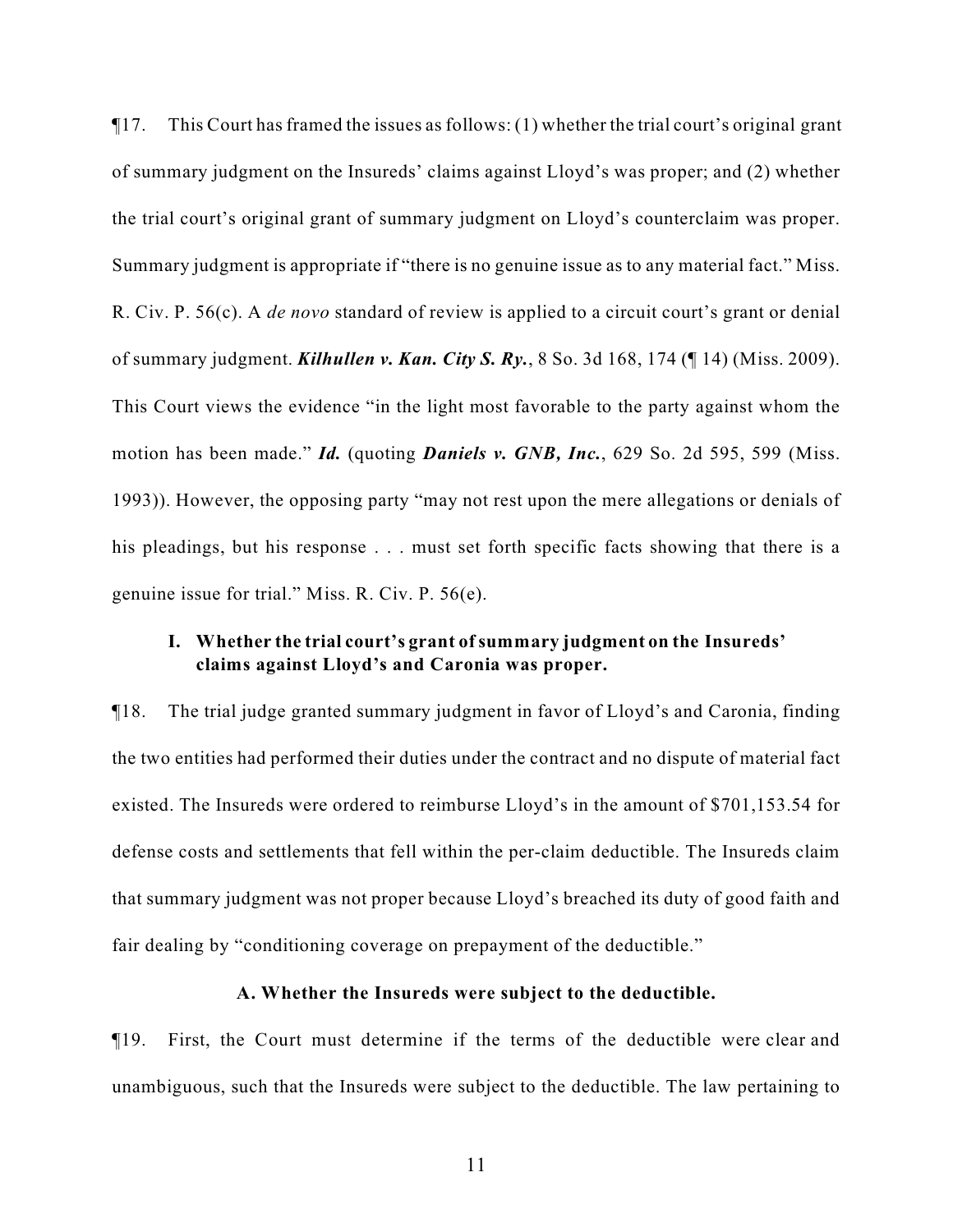interpretation and enforcement of insurance policies is well-established. Interpretation of an insurance policy presents a question of law, which the Court reviews *de novo*. *Farmland Mut. Ins. Co. v. Scruggs*, 886 So. 2d 714, 717 (¶ 10) (Miss. 2004). "[W]hen the words of an insurance policy are plain and unambiguous, the court will afford them their plain, ordinary meaning and will apply them as written." *Noxubee County Sch. Dist. v. United Nat'l Ins. Co.*, 883 So. 2d 1159, 1165 (¶ 13) (Miss. 2004). Mere disagreement as to the meaning of a policy provision does not render the policy ambiguous. *U.S. Fid. & Guar. Co. of Miss. v. Martin*, 998 So. 2d 956, 963 (¶ 13) (Miss. 2008). A policy, or provision therein, is ambiguous if it "can be logically interpreted in two or more ways." *Id.* The policy must be considered as a whole, "consider[ing] all relevant portions together." *J&W Foods Corp. v. State Farm Mut. Auto. Ins. Co.*, 723 So. 2d 550, 552 (¶ 8) (Miss. 1998).

¶20. Insurance policies are contracts, and where the terms of an insurance policy are ambiguous, the rules of contract interpretation and construction will be applied. *Krebs v.* **Strange**, 419 So. 2d 178, 181 (Miss. 1982).<sup>3</sup> "The most basic principle of contract law is that contracts must be interpreted by objective, not subjective standards. A court must effect a determination of the meaning of the language used, not the ascertainment of some possible but unexpressed intent of the parties." *Simmons v. Bank of Miss.*, 593 So. 2d 40, 42-43

<sup>&</sup>lt;sup>3</sup> Generally, "[j]udicial review and interpretation of a contract involves a three-step analysis."*Epperson v. SOUTHBank*, 93 So. 3d 10, 16 (¶ 16) (Miss. 2012) (internal citations omitted). In a summary judgment case, however, it is not necessary for the Court to go through the entire analysis. "[T]he reviewing Court need not go through the entire three-step analysis; the Court should determine only whether the contract is ambiguous." *Id.* at 17 (¶ 20). If the Court finds the contract to be ambiguous, "the case must be submitted to the trier of fact, and summary judgment is not appropriate." *Id.*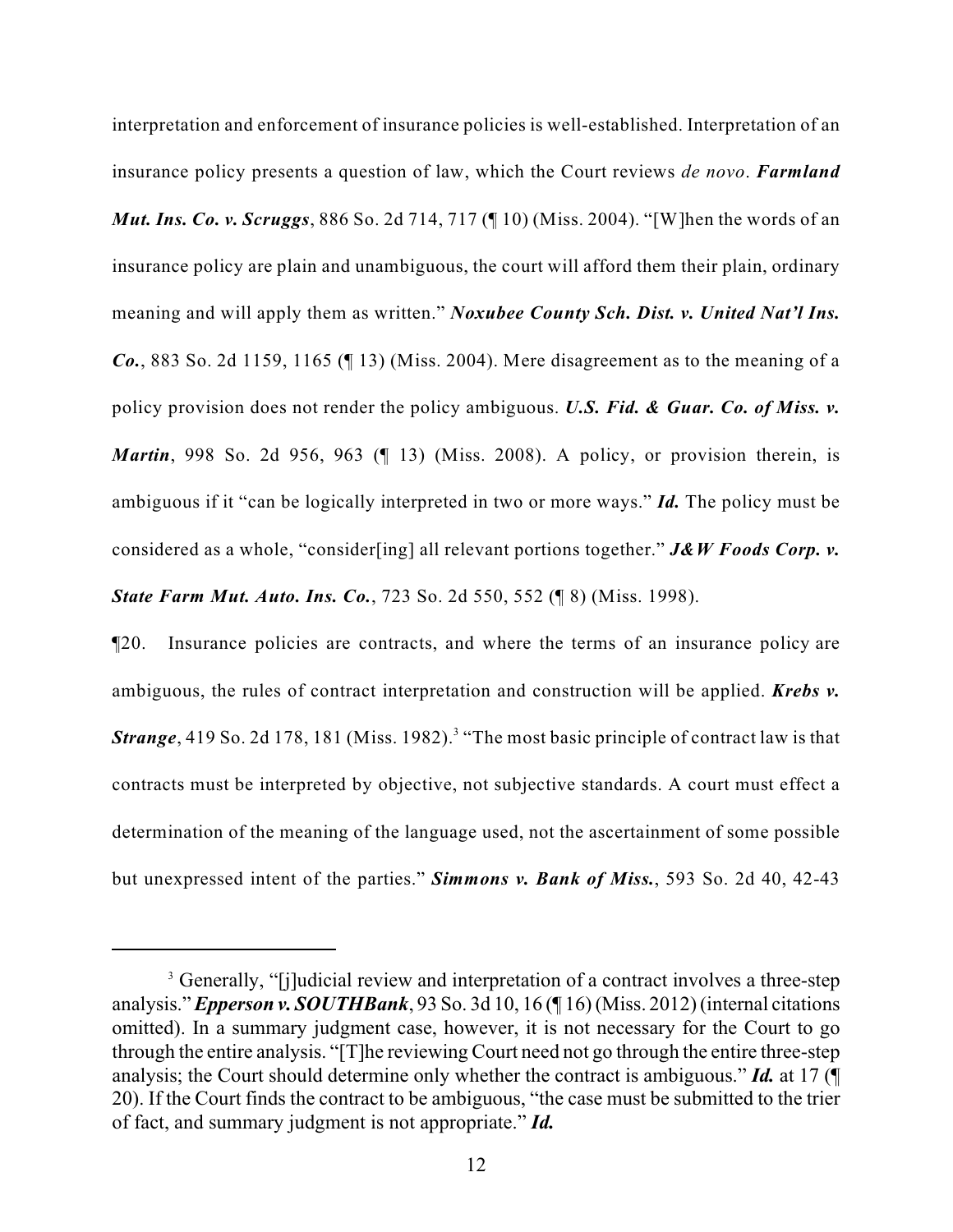(Miss. 1992) (quoting *Cherry v. Anthony, Gibbs, Sage*, 501 So. 2d 416, 419 (Miss. 1987)). "[T]he intention of the parties to the insurance contract should be determined based upon what a reasonable person placed in the insured's position would have understood the terms to mean." *J&W Foods*, 723 So. 2d at 552 (¶ 9). Ambiguities should be resolved in favor of the insured, the nondrafting party. *Noxubee County*, 883 So. 2d at 1165 (¶ 13). "Exclusions and limitations on coverage are also construed in favor of the insured. Language in exclusionary clauses must be 'clear and unmistakable,' as those clauses are strictly interpreted. Nevertheless, 'a court must refrain from altering or changing a policy where terms are unambiguous, despite resulting hardship on the insured.'" *U.S. Fid. & Guar.*, 998 So. 2d at 963 (¶ 13) (internal citations omitted).

¶21. Pursuant to the policy, the Insureds bore responsibility for a \$250,000 deductible on any general or professional liability claim, and defense costs were to be included in that amount. Specific terms pertaining to the deductible were found throughout the policy. The following policy provisions relate to the duties of the insurer and the insured in the event of a claim:

In Consideration of the payment of the premium and in reliance upon the statements in the Application, which is attached hereto and made a part of this Policy, and upon the Declarations, **we** agree as follows[:]

## *I. INSURING AGREEMENT*

**We** will pay those amounts that **you** are legally required to pay others as damages resulting from a **medical incident** arising out of **professional services** provided by any Insured. . . .

In addition to **our** Limit of Insurance **we** will also pay **defense costs**. **We** have the right and duty to defend and appoint an attorney to defend any **suit** against an Insured for a covered claim, and we will: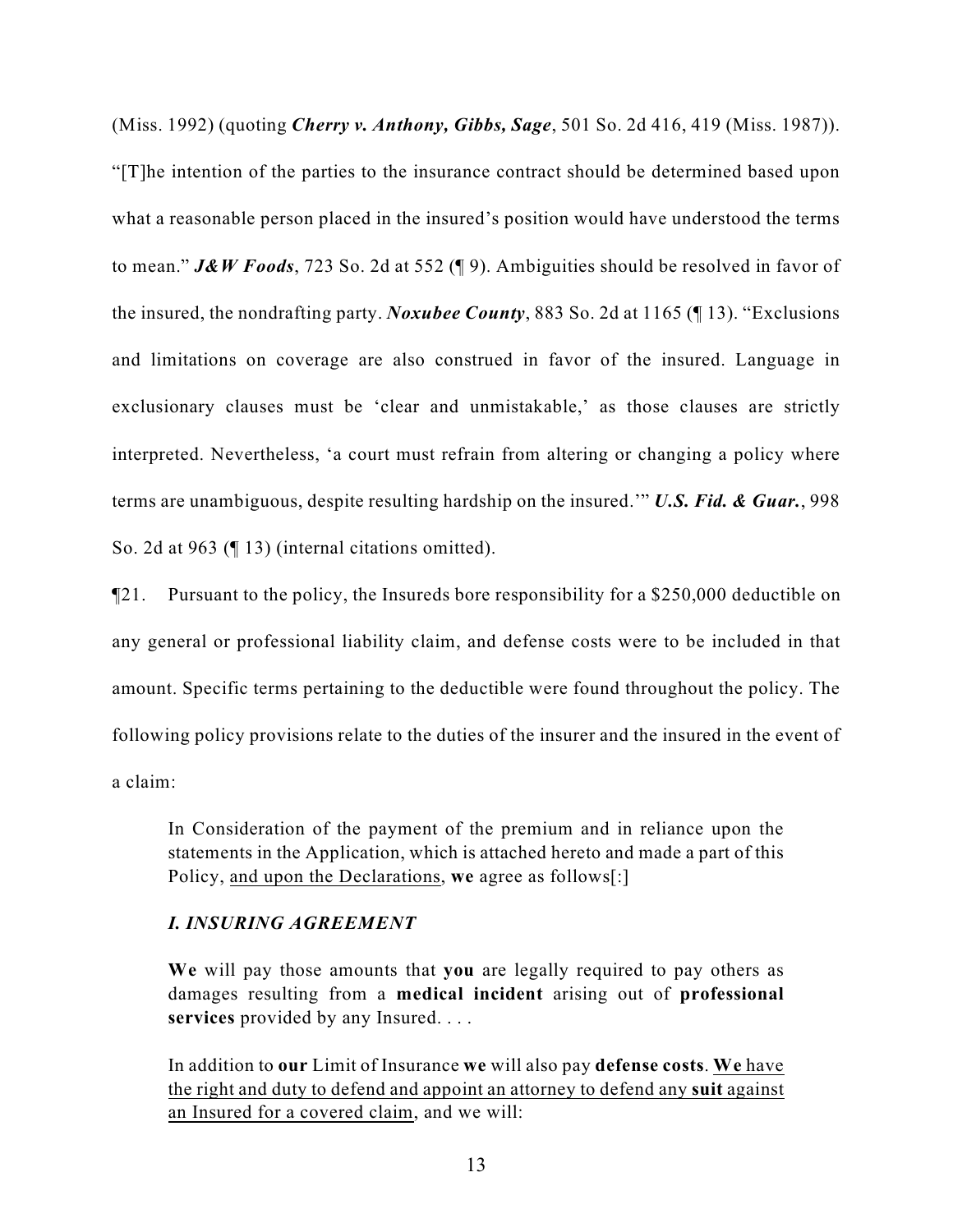- 1. Do so even if any of the charges of the claim are groundless, false[,] or fraudulent; and
- 2. Investigate and settle any claim or **suit** to the extent **we** believe is appropriate.

(Underline added; other emphasis in original.)

¶22. The Declarations Page provided that the limit of insurance for a general or

professional liability claim was \$500,000 per claim. Item 3 on the Declarations Page was

titled "**Deductible**" in bold font and provided: "General Liability/Professional Liability:

\$250,000 each claim, Defense Costs included." (Underline added.) The Declarations Page

was signed by a representative of the Insureds. The insurance agreement was subject to the

following relevant conditions:

# *VI. CONDITIONS*

In addition to the GENERAL POLICY PROVISIONS AND CONDITIONS – Section III. CONDITIONS APPLICABLE TO ALL COVERAGE PARTS, the following Conditions apply to this Coverage Part:

. . .

B. Assistance and Cooperation

The Insured shall:

- 1. Cooperate with **us** in the investigation, settlement, or defense of the claim or **suit**; and
- 2. Assist **us**, upon **our** request, in the enforcement of any right against any person or organization which may be liable to the Insured because of injury or damage to which this insurance may also apply.

(Emphasis in original.) Endorsement Number 1 was attached to the front of the policy, and

it provided:

Section **V. DEDUCTIBLE** of the **HEALTHCARE PROFESSIONAL LIABILITY CLAIMS MADE COVERAGE PART FOR LONG TERM CARE FACILITIES** is deleted in its entirety and replace[d] with the following: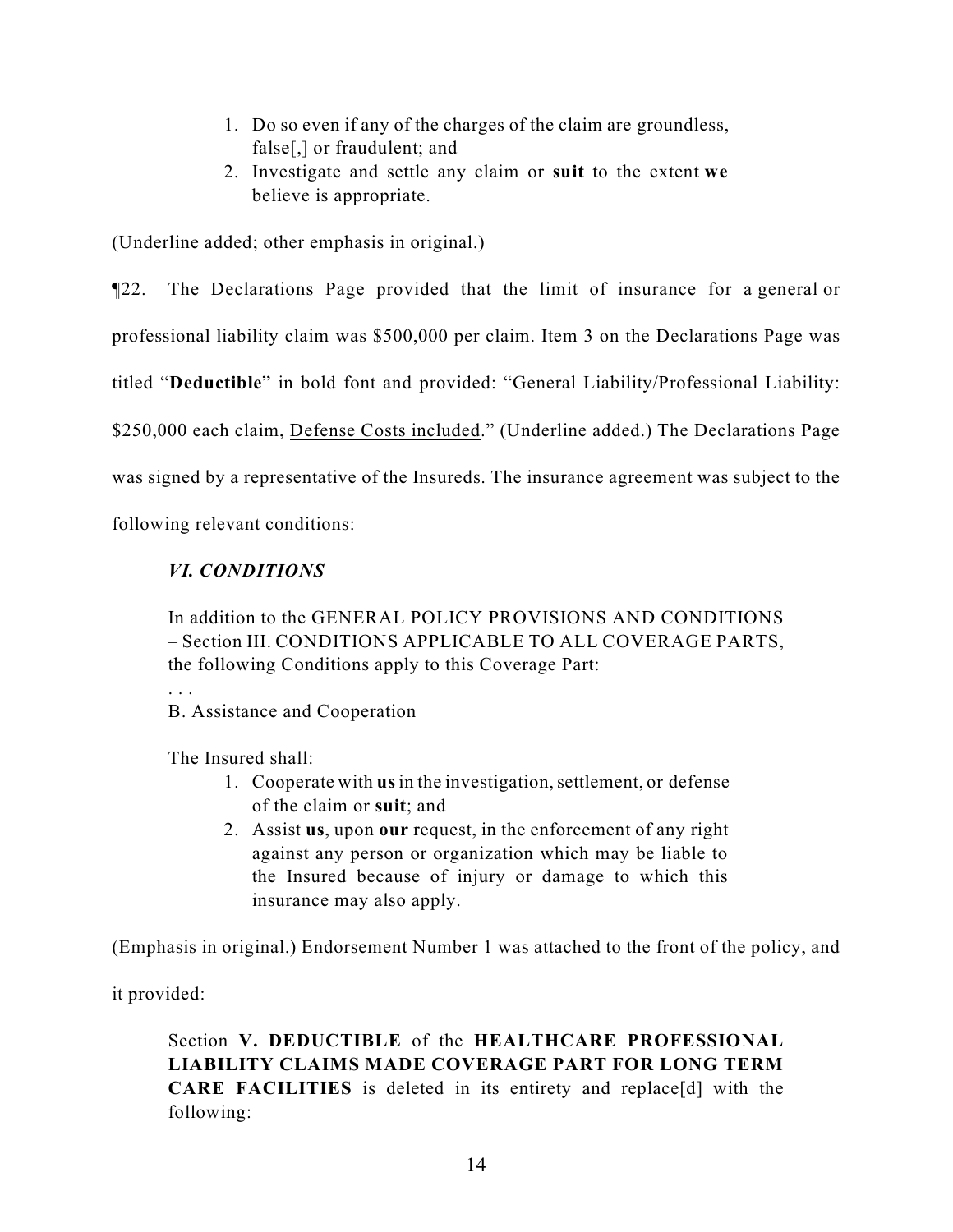# **V. DEDUCTIBLE**

- A. The First Named Insured shall be responsible for the deductible amount shown in the Declarations, WHICH DEDUCTIBLE AMOUNT SHALL BE IN ADDITION TO AND SHALL NOT ERODE THE APPLICABLE LIMITS OF INSURANCE SHOWN IN THE DECLARATIONS. Expenses **we** incur in the investigating and defending claims and **suits** are included in the deductible. The deductible applies to each **medical incident** . . . .
- B. The deductible aggregate is the total amount of damages arising out of the deductibles for all occurrences during the policy period.
- C. **We** may pay all or part of the deductible to settle a claim or suit. The First Named Insured agrees to repay **us** promptly after **we** notify the First Named Insured of the Settlement.

(Underline added; other emphasis in original.)<sup>4</sup> Endorsement Number 1 was signed by a

representative of the Insureds.

¶23. The Deductible Liability Insurance Endorsement included a schedule of the applicable

deductibles, showing a \$250,000 per-claim deductible for medical incidents. It included the

following provision:

# **APPLICATION OF ENDORSEMENT**

- A. Our obligation under the Bodily Injury Liability, Property Damage Liability, Medical Expense[,] and Medical Incident Coverages to pay damages on your behalf applies only to the amount of damages in excess of any deductible amounts stated . . . .
- . . .

C. The terms of the insurance, including those with respect to:

1. Our right and duty to defend the Insured against any "suits" seeking those damages; and

<sup>&</sup>lt;sup>4</sup> An almost identical provision was included pertaining to the Healthcare General Liability Claims Made Coverage.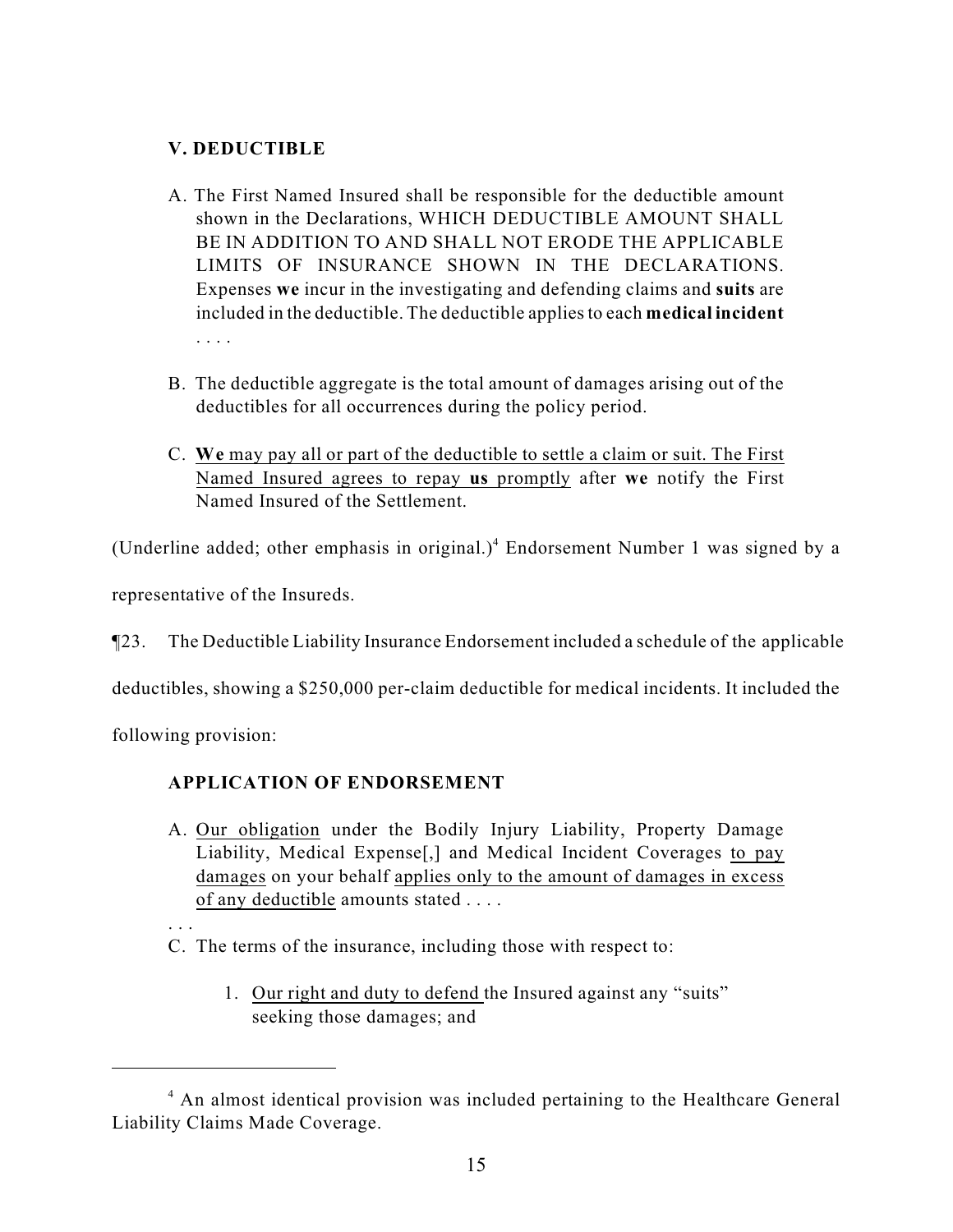- 2. Your duties in the event of an "occurrence[,]" "claim[,]" "suit[,]" or "medical incident" apply irrespective of the application of the deductible amount.
- D. We may pay any part or all of the deductible amount to effect settlement of any claim or "suit" and, upon notification of the action taken, you shall promptly reimburse us for such part of the deductible amount as has been paid by us.

(Underline added.) According to the terms set forth here, taken together and read as a whole, we find that the Insureds were subject to the deductible, and the Insurers' duty to provide coverage for damages applied after the deductible was met. According to the Declarations, the deductible included defense costs. The Insurers had a duty to retain counsel and participate in the defense, but the Insurers' duty to pay defense expenses did not arise until the deductible had been met.

¶24. The Insureds claim that, when they obtained the first policy from Lloyd's, the Fox-Everett agent failed to tell them about the deductible. They also claim that they did not receive a copy of the policy until eleven months after purchasing it. They did, however, receive that copy prior to renewing the policy in 2003, and the 2003 policy is the one at issue. Therefore, even if the Insureds did not know about the deductible the first year, by the time they renewed the policy in 2003, they had a copy of it, and they should have known about the deductible before they renewed. In light of the numerous references to the deductible throughout the policy, with several pages referencing the deductible signed by the Insureds, the Insureds cannot argue that they were unaware of the deductible when they renewed the policy in 2003.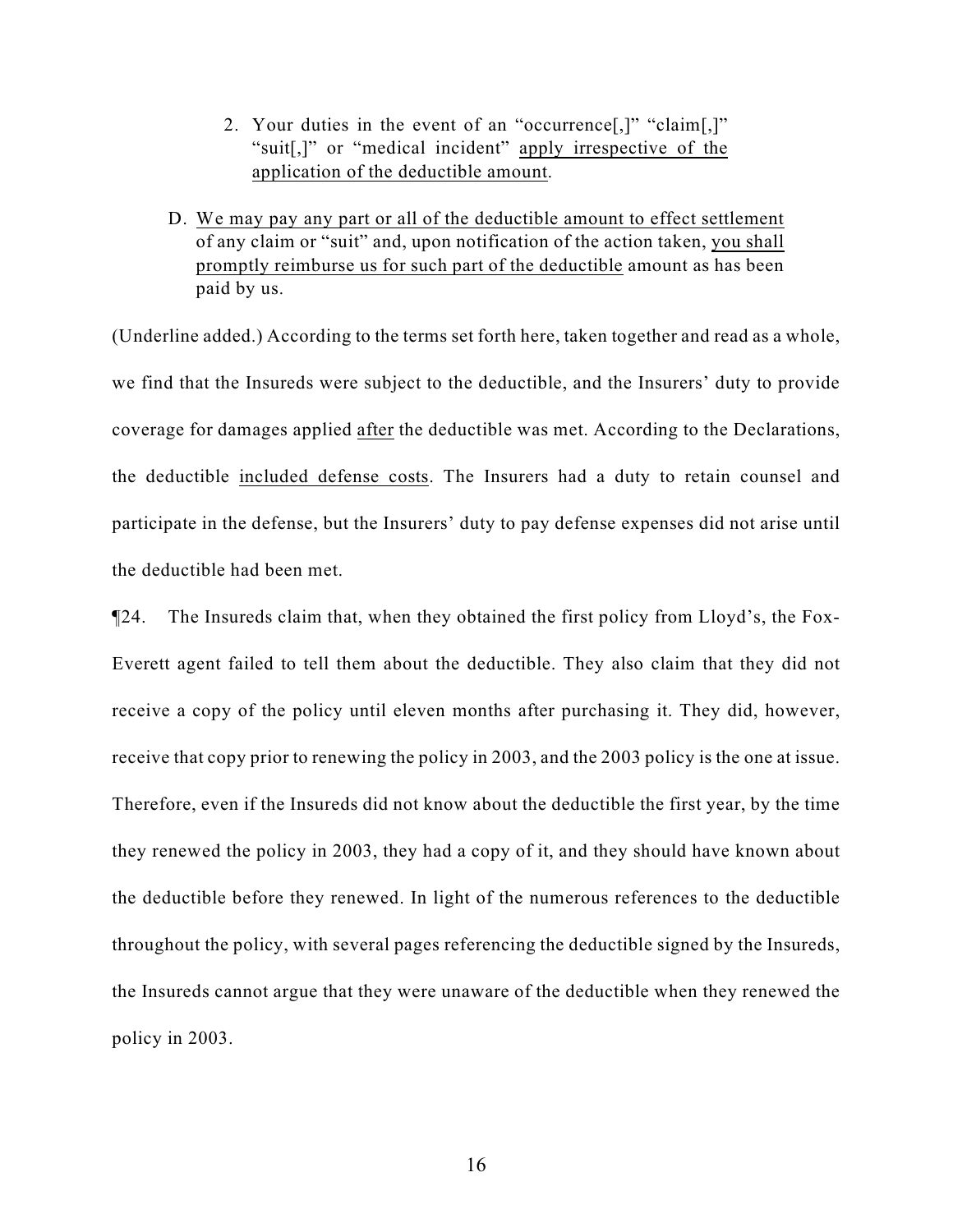¶25. The Insureds may have signed the policy and endorsements without reading them, but failure to read the policy is not a valid reason for not knowing its contents. Under Mississippi law, "a contracting party is under a legal obligation to read a contract before signing it," and "a person is charged with knowing the contents of any document that he executes." *Terminix Int'l, Inc. v. Rice*, 904 So. 2d 1051, 1056 (¶ 18) (Miss. 2004) (internal citations omitted). Further, where one has a duty to read a contract before signing it, he will not "be heard to complain of an oral misrepresentation the error of which would have been disclosed by reading the contract." *Godfrey, Bassett & Kuykendall Architects, Ltd. v. Huntington Lumber & Supply Co., Inc.*, 584 So. 2d 1254, 1257 (Miss. 1991) (internal citations omitted). As a matter of law, we presume that the Insureds read the policy and saw the terms setting forth the \$250,000 deductible. Therefore, the Insureds' claim that they did not know of the deductible cannot stand. This Court will not reject or refuse to enforce certain policy terms simply because one party claims not to know of the terms. *See Terminix*, 904 So. 2d at 1056  $($ [ 18).<sup>5</sup>

¶26. The policy at issue, taken as a whole, was unambiguous, and it subjected the Insureds to the \$250,000 deductible. The deductible included defense costs. According to the express terms of the policy, the deductible had to be exhausted before the Insurers incurred responsibility for damages or were required to pay defense costs. The Insureds were not required to pay up-front the entire \$250,000 for each claim, as they assert, but they had to

 $5$  The Insureds do not claim that the deductible was unconscionable or that they signed the contract under duress, nor do they assert any other defense except that they simply did not know about the deductible.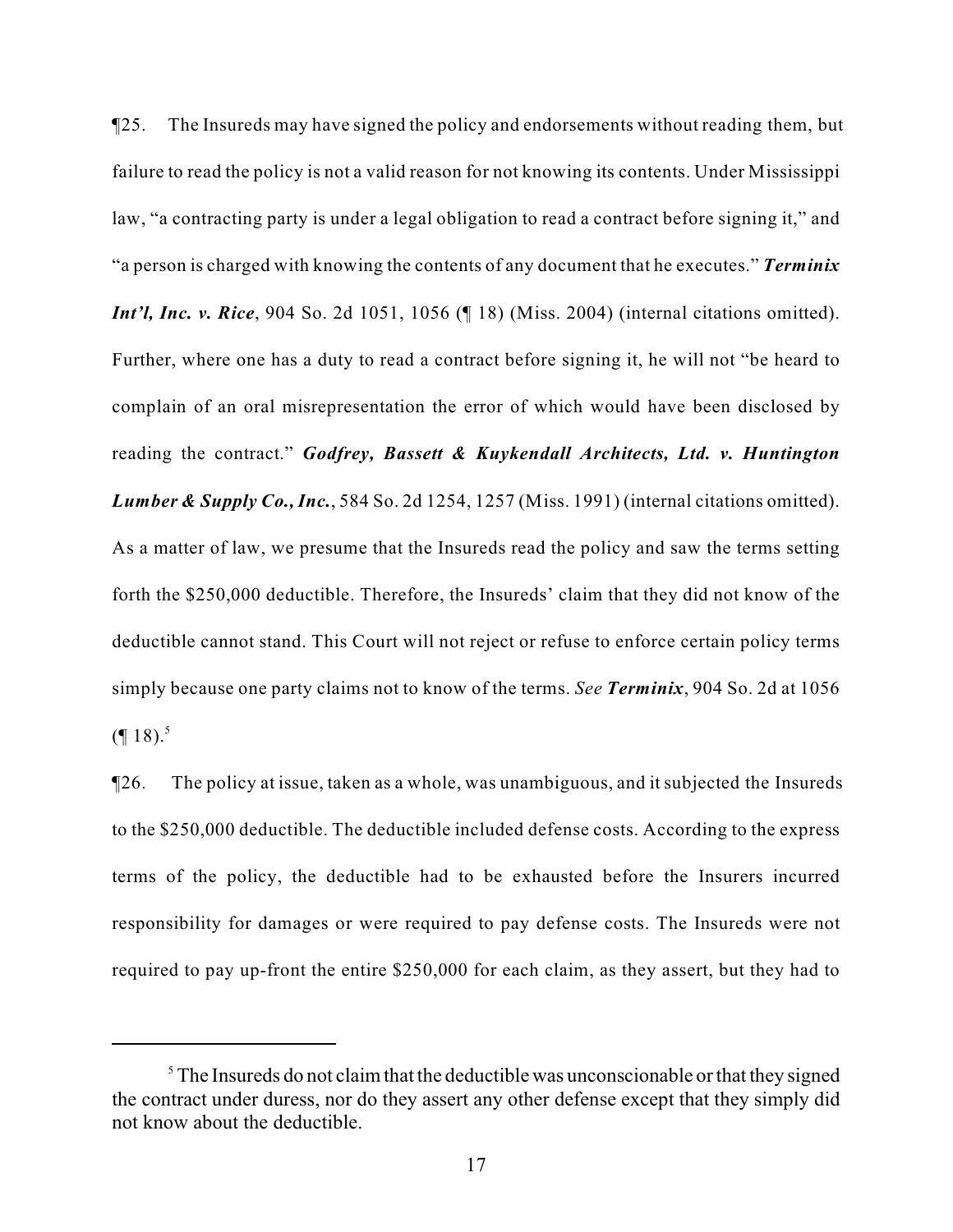pay defense costs and expenses as incurred. This is exactly what the Insurers explained in the ROR letters, and this is the premise under which the Insurers operated. We must now determine whether there were any genuine issues of material fact regarding the Insurers' duties that should have precluded summary judgment.

## **B. Whether the Insurers fulfilled their duties under the contract.**

¶27. The Insureds argue that the trial court's grant of summary judgment was improper because Lloyd's breached its contractual duties under the policy, as well as its fiduciary duties of good faith, fair dealing, and reasonable care by conditioning coverage on payment of the deductible.

¶28. An insurer has an absolute duty to defend those claims against the insured covered by

the insurance policy. *Moeller v. Am. Guar. & Liab. Ins. Co.*, 707 So. 2d 1062, 1069 (Miss.

1996). This Court has said the following about an insurer's duty to defend:

In Mississippi, an insurance company's duty to defend its insureds derives neither from common law nor statute, but rather from the provisions of its policy, that is, its insurance contract with its insured. It is a matter of contractual agreement. Absent a higher obligation created by statute, an insurance company's duty to defend is neither greater nor broader than the duty to comply with its other contractual obligations. That is not to say an insurance company can ignore its duty to defend where it has agreed to defend its insureds for covered claims, and the allegations of a complaint reasonably bring a claim within the coverage of its policy. The duty of good faith and fair dealing attends all contracts interpreted under Mississippi law. *See* Miss. Code Ann. § 75-1-203; *University of Southern Mississippi v. Williams*, 891 So. 2d 160, 170 (Miss. 2004).

An insurance company's duty to defend its insured is triggered when it becomes aware that a complaint has been filed which contains reasonable, plausible allegations of conduct covered by the policy. However, no duty to defend arises when the claims fall outside the policy's coverage. . . .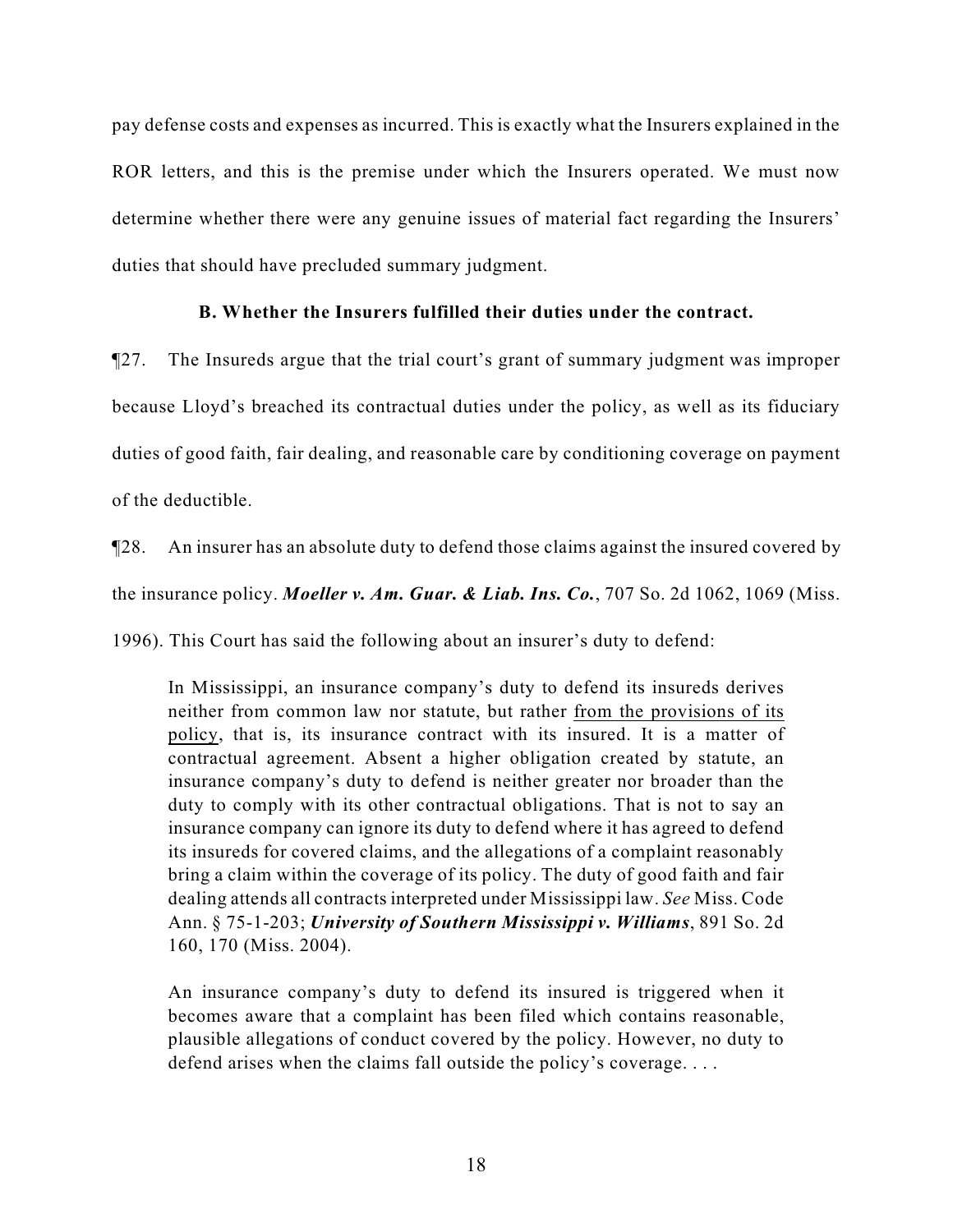*Baker Donelson Bearman & Caldwell, P.C. v. Muirhead*, 920 So. 2d 440, 450-51 (¶¶ 40-

41) (Miss. 2006) (internal citations omitted) (emphasis added). This Court recently

summarized an insurer's fiduciary duties as follows:

We consistently have held that an insurer must act in the best interest of the insured. In *State Farm* [*Mutual Automobile Insurance Company v. Allstate Insurance Company*, 255 So. 2d 667 (Miss. 1971)], we held that State Farm "was under a solemn obligation to defend its insured, to negotiate and settle all claims made against its insured, first according to [the insured's] best interest, and then, secondly, according to State Farm's best interest." *State Farm*, 255 So. 2d at 669. We have said that "the insurer has a fiduciary duty to look after the insured's interest at least to the same extent as its own," and in evaluating a settlement offer, the insurer must "make a knowledgeable, honest[,] and intelligent evaluation of the claim[.]" *Hartford Accident & Indem. Co. v. Foster*, 528 So. 2d 255, 265 (Miss. 1988) . . . .

An insurer has a duty to protect the interests of its insured, "which includes the duty to settle claims within the policy limits on objectively reasonable terms." *Jordan v. U.S. Fid. & Guar. Co.*, 843 F. Supp. 164, 171 (S.D. Miss. 1993) (citing *Hartford*, 528 So. 2d at 282)) . . . .

*Indem. Ins. Co. of N. Am. v. Guidant Mut. Ins. Co.*, 99 So. 3d 142, 150-51 ( $\P$  23-24)

(Miss. 2012).

¶29. The Insureds rely on *Baker Donelson*, *Moeller*, and similar cases to claim that the Insurers had an absolute duty to defend. First, the cases cannot be read in a vacuum. There is no indication that the policies in *Baker Donelson* or *Moeller* included a deductible, so the principles therein cannot be strictly applied without taking into account the terms of the specific policies at issue. Second, *Baker Donelson* specifically says that the insurer's duty to defend derives from the insurance policy. *Baker Donelson*, 920 So. 2d at 450. According to the terms of the instant policy, the Insurers had a duty to retain counsel and participate in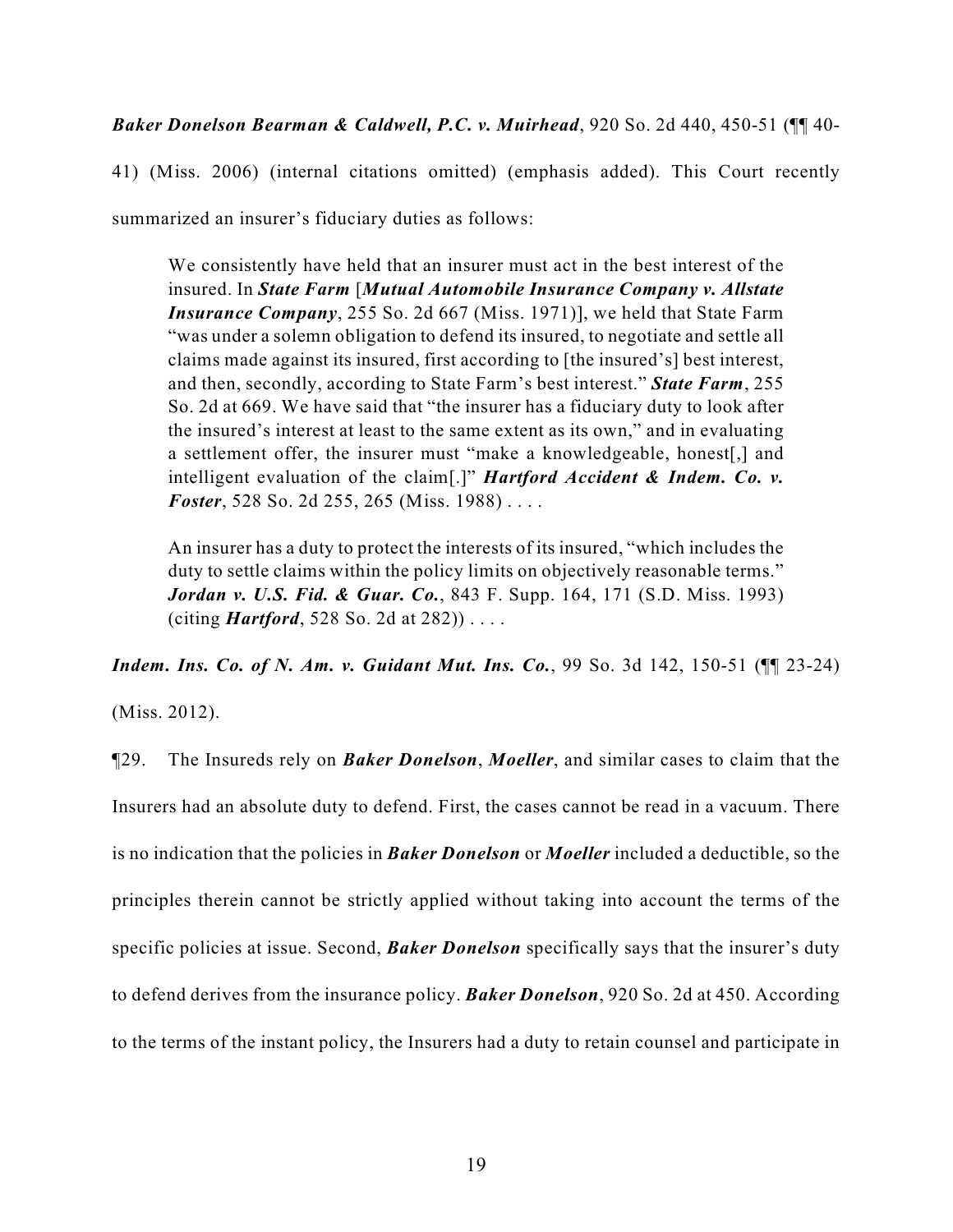the defense, but the Insurers' duty to pay for the defense did not arise until the Insureds exhausted the deductible.

¶30. As with any deductible, the insured is required to expend the amount of the deductible before coverage becomes available. An insurer's duty to indemnify is not triggered until the deductible has been paid. And where the policy specifies that defense costs are included in the deductible, the insurer is not responsible for defense costs until the deductible has been paid. One treatise has explained insurance deductibles and self-insured retentions as follows:

In the absence of a statute or controlling policy language, the insurer's duty to indemnify is excess over the sum of money that is owed by the insured – whether that sum of money is called a deductible or a retention. *E.g., Hocker v. New Hampshire Ins. Co.*, 922 F.2d 1476, 1482 n.4 (10th Cir. 1991) (a "retained limit" is "in effect, a deductible"). The insurer does not cover that part of the loss. The same should be true with regard to the payment of defense costs unless the insurer has a duty to defend and such duty is triggered under the terms of the policy despite the existence of an unpaid deductible or retention.

Allan D. Windt, 3 *Ins. Claims & Disputes* § 11:31 (5th ed. 2012). A deductible is, by

definition, "the portion of the loss to be borne by the insured before the insurer becomes

liable for payment." *Black's Law Dictionary* 185 (3d pocket ed. 2006). The Fifth Circuit,

applying Mississippi law, gave the following "common understanding of how deductibles

operate in insurance policies":

The purpose of a deductible is to shift some of the insurer's risk (that is, covered risk) to the insured, which is accomplished by setting a limit on the value of covered losses below which the insurer is not obligated to pay. *See* 12 Couch on Ins. 3d § 178:1 ("A provision commonly found in automobile collision policies is the so-called 'deductible clause,' whereby a stated sum is deductible from the *amount for which the insurer would otherwise be liable*." (emphasis added)); *see also* Webster's Third New International Dictionary 589 (1993) (defining a "deductible" as "a clause in an insurance policy relieving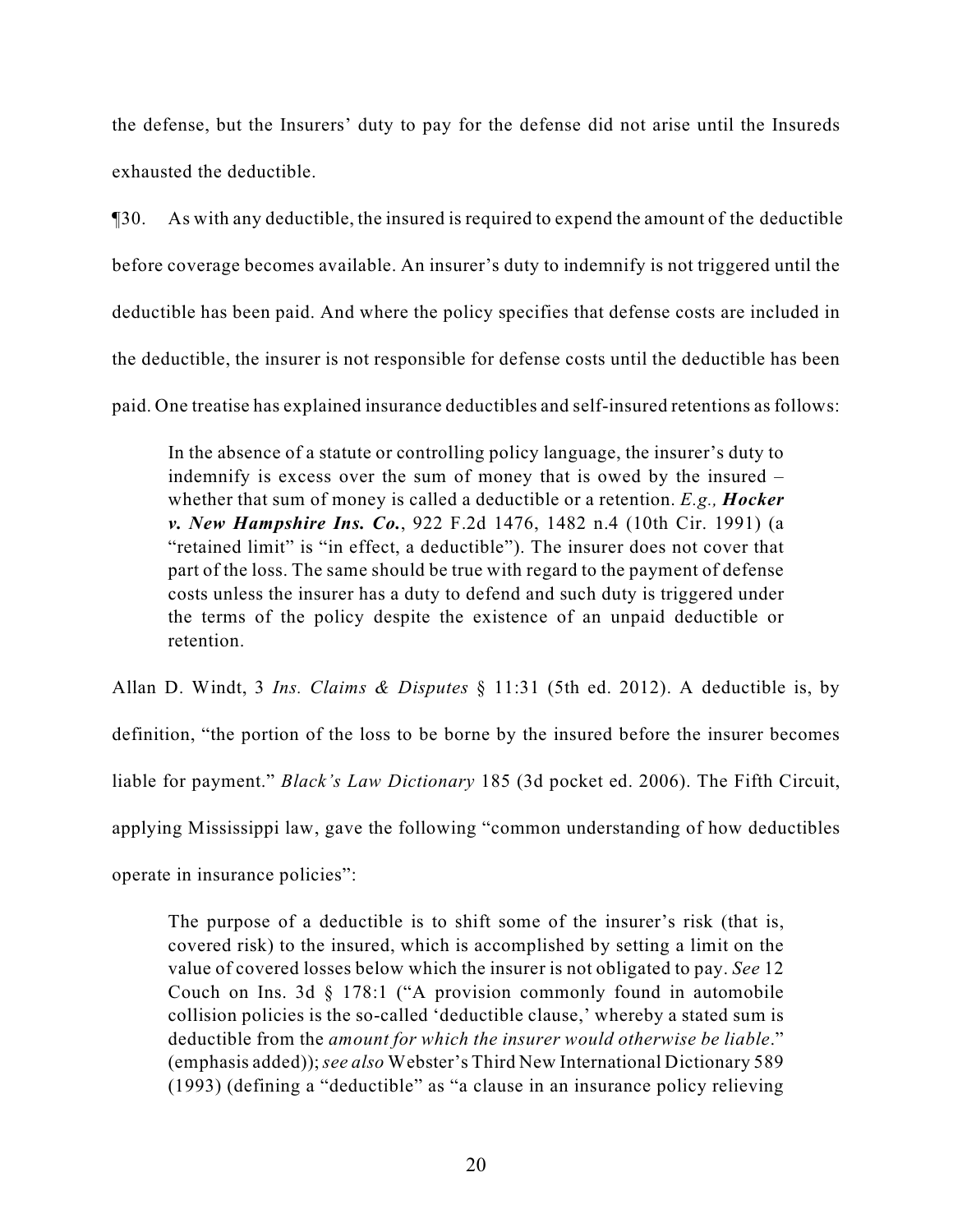the insurer of responsibility for an initial specified small loss *of the kind insured against*." (emphasis added)).

*Penthouse Owners Ass'n, Inc. v. Certain Underwriters at Lloyds, London*, 612 F.3d 383, 387 (5th Cir. 2010).

¶31. Although deductibles and self-insured retentions ("SIR") generally serve the same purpose – to shift a portion of the risk from the insurer to the insured – they are different creatures. *Boston Gas Co. v. Century Indem. Co.*, 910 N.E.2d 290, 294 n.8 (Mass. 2009). A SIR is just what its name implies, a form of self insurance. With a SIR, the insured is usually responsible for its own defense until the SIR is exhausted. *Id.* (quoting A.D. Windt, 2 *Ins. Claims & Disputes* § 11:31, 11-495 (5th ed. 2007)). Where a policy is subject to a SIR, the insurer is more like an excess insurer, and the insurer's duty to defend and indemnify is not triggered until the SIR is exhausted. With a deductible, on the other hand, the insurer usually has a duty to defend upon receipt of notice of the claim. (However, in this case, the policy states that defense costs are included in the deductible. So the deductible here operates more like a SIR, and the Insurers have no duty to pay for the defense until the deductible is exhausted. Still, the Insurers have the option to pay for the defense and/or settle the claim, and then seek reimbursement from the insureds.)

¶32. The Insureds base much of their argument on appeal on the dissenting opinion from the Court of Appeals. The dissenting judges opined that the policy did not require "prepayment" of the deductible as a *condition* to providing a defense; they quoted the following policy terms in support of their position:

# SUPPLEMENTARY PAYMENTS AND DEFENSE COSTS WITHIN THE LIMITS OF LIABILITY

21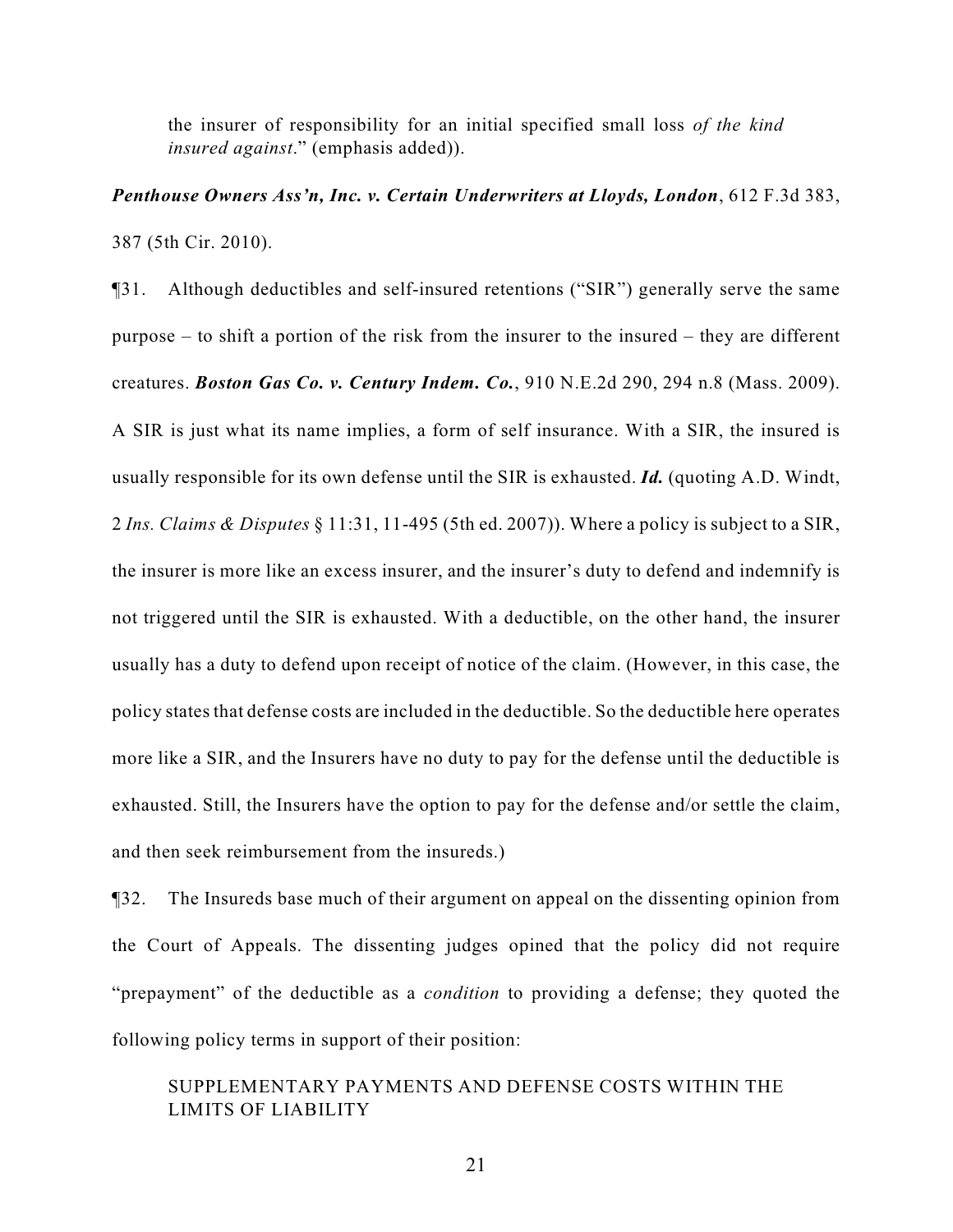Subject to the Deductible Liability Insurance Endorsement provisions of this policy, it is agreed that we will pay the following Supplementary Payments and Defense Costs, which will be included within, not in addition to and will erode the Limits of Liability of the policy.

A. all expenses incurred by us, all costs taxed against you in any suit defended by  $us \ldots$ 

. . .

- D. reasonable expenses incurred by you at our request in assisting us in the investigation or defense of any claim or suit, including actual loss of earnings;
- E. all defense costs, which shall mean all costs of investigation, adjustment and defense of claims, including court costs, interest on judgments, premiums on bonds and legal fees arising directly from claims covered by this policy . . . provided such claims expenses are incurred by or with our prior written permission.

(Underline added.) The dissent wrote, "This endorsement contains no provision requiring prepayment of the deductible as a condition for providing a defense to the Appellants, as required by the contract." *S. Healthcare*, 20 So. 3d at 95 (¶ 44) (Griffis, J., dissenting). ¶33. The dissenting judges and the Insureds may have misunderstood the ROR letters and thought the Insurers required "prepayment" of the entire deductible amount before the Insurers would do anything regarding the claims. If such were the case, then the dissent was correct. However, the Insureds were not required to pay the entire deductible amount up front. That is not required under the policy, and it was not required by the Insurers. However, the Insureds were required to pay costs and expenses on an *ongoing* basis, up to the point that the deductible was exhausted. The policy clearly says that the supplementary payments listed above, including defense costs, are "[s]ubject to the Deductible Liability Insurance Endorsement," which provides the \$250,000 per-claim deductible. Further, full payment of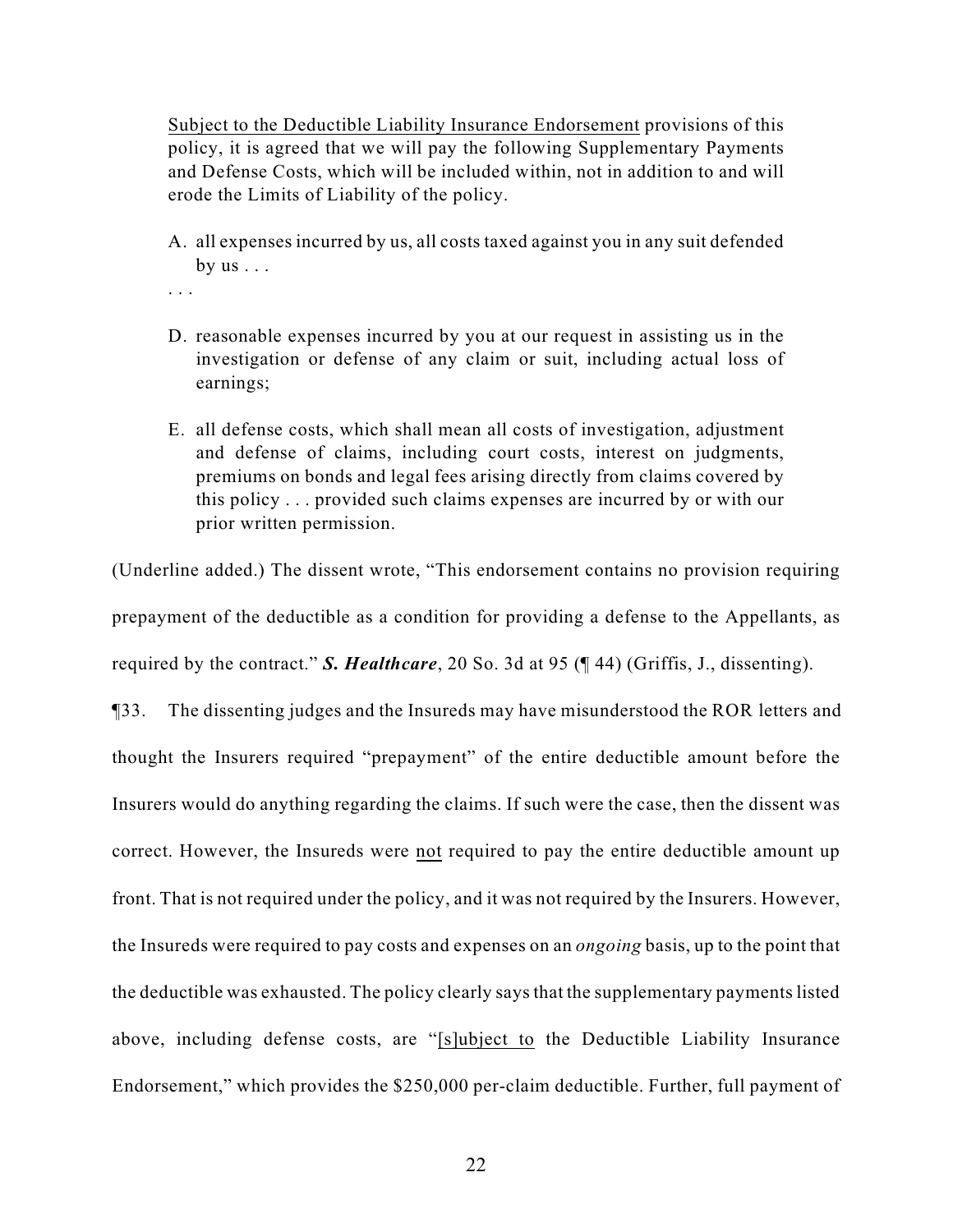the deductible was not a *condition* to the Insurers providing a defense, because the Insurers were involved in the defense, and they had the right to pay defense costs and settle the claim even if the deductible was not paid. It is clear from the terms above that the Insurers intended to participate in the defense. However, the attorneys' fees would have to be paid by the Insureds up to the deductible amount.

¶34. The Deductible Liability Insurance Endorsement, under the "Application of Endorsement" section, provides that the Insurers' obligation "applies only to the amount of damages in excess of any deductible amounts." It also provides that the terms of the insurance with respect to the Insurers' "right and duty to defend . . . apply irrespective of the application of the deductible amount." In its defense of a claim, the Insurer can "pay any part or all of the deductible amount" to settle a claim, but the Insureds must reimburse the Insurer for any part of the deductible amount the Insurer pays. The Insurer does have a duty to defend – according to Mississippi law and the policy at issue – but the Insureds must still pay attorneys' fees up to the amount of the deductible.

¶35. Regarding the Deductible Liability Insurance Endorsement (set forth, *supra*, ¶ 23), the dissent implied that defense costs were not included in the deductible because the endorsement did not "define defense expenses as damages." *S. Healthcare*, 20 So. 3d at 95 (¶ 46) (Griffis, J., dissenting). The policy repeatedly states that defense costs are included in the deductible and that the amount the Insurers will pay for defense costs is subject to the deductible. The Insurers have a duty to be involved in the defense upon notice of the claim, but the Insurers are not required to pay defense costs until the deductible has been exhausted.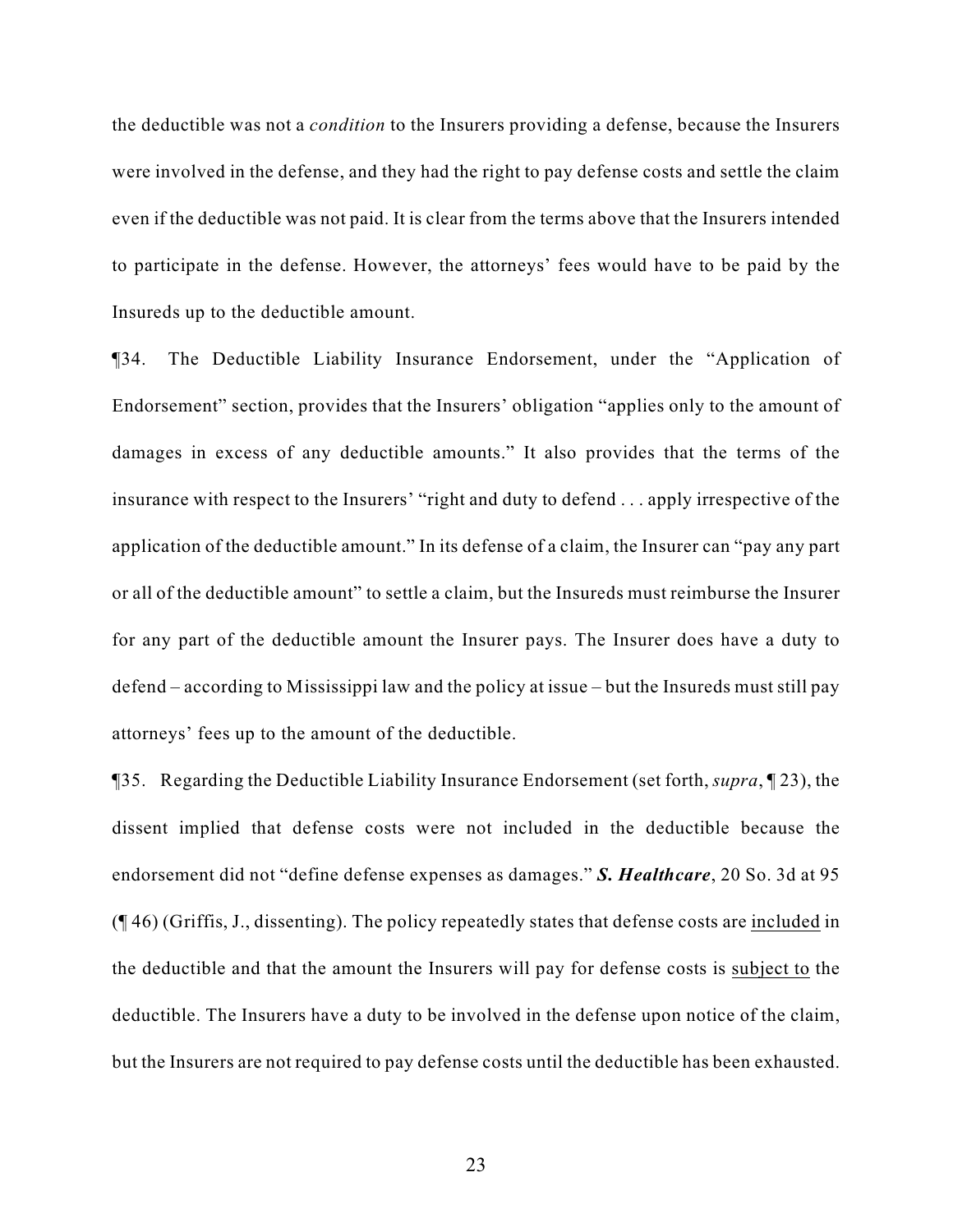¶36. The Insurers did not breach any contractual or fiduciary duties to the Insureds. The Insurers did not deny coverage as the Insureds contend. The Insurers exercised their right to provide a defense while reserving their right to deny coverage for claims that may not be covered under the policy. The Insurers certainly have the right to provide a defense under a reservation of rights. *See Moeller*, 707 So. 2d at 1069. They also exercised their right under the policy to advance part of the deductible amount to settle the claims. In fact, all of the claims were settled or dismissed between December 2006 and August 2007. Of the four claims that were settled, three were settled for less than the deductible amount.

¶37. The Insureds operated subject to the \$250,000 per-claim deductible, and the Insureds were required to pay defense costs and expenses as they came due until they exhausted the deductible. The Insurers retained counsel and participated in the defense, ultimately settling all of the claims and advancing the settlement amounts. The Insurers did not breach any contractual or fiduciary duties, and the Insureds failed to show the existence of any genuine issues of material fact that should have precluded summary judgment.

## **C. Whether Lloyd's breached its duties by failing to timely settle the Huffmaster claim.**

¶38. The Insureds take specific exception to the Insurers' handling of the Huffmaster claim. The Insurers argue that this claim was waived because the Insureds did not raise it in their original Complaint. The specific claim regarding the Huffmaster lawsuit was not in the original Complaint, and this Court will not consider claims raised for the first time on appeal, as those claims are procedurally barred. *Fowler v. White*, 85 So. 3d 287, 293 (Miss. 2012); *Triplett v. Mayor and Bd. of Aldermen of Vicksburg*, 758 So. 2d 399, 401 (Miss. 2000).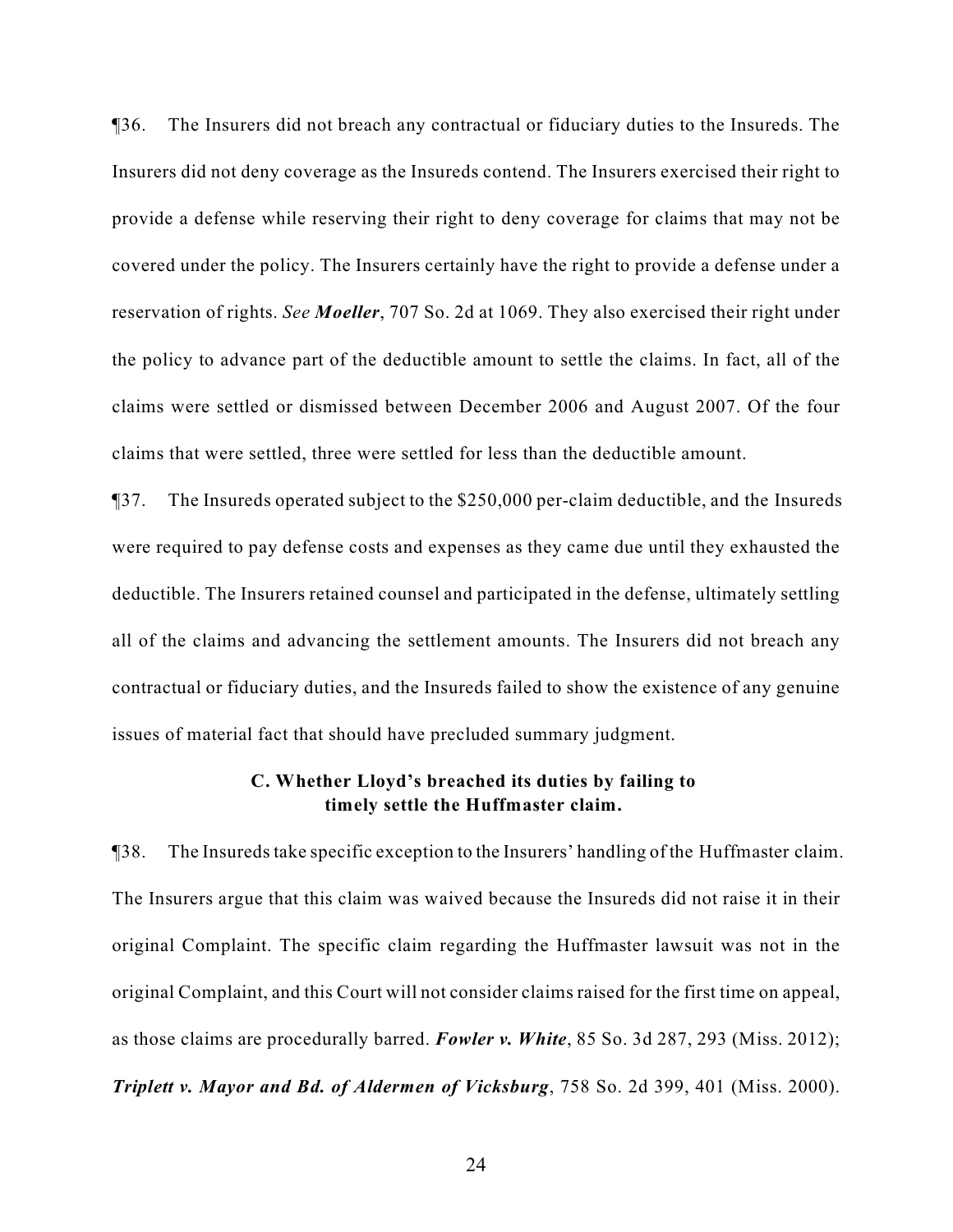However, arguably, the overarching claims of breach of contract and breach of the duty of good faith and fair dealing against the Insurers could encompass the specific claims pertaining to the Huffmaster suit.

¶39. Regardless, the issue is without merit. As discussed above, when a settlement offer is made within the policy limits, an insurer has a duty to "make a knowledgeable, honest[,] and intelligent evaluation of the claim." *Hartford*, 528 So. 2d at 265. However, if the insurer honestly believes the claim has no merit or that its insured is not liable, the insurer is not required to accept a settlement offer simply because it is within the policy limits. The following was said in the *Hartford* case:

The fact remains that there is nothing in this case supporting bad faith on the part of Hartford's decision not to accept the offer of settlement. There can be no negligence or bad faith attributed to Hartford's *assessment* of the settlement value of this case. Hartford made a realistic evaluation. The only asset of Sims's case was the dreadful injury to his arm. No insurance company should be faulted, however, regardless of the plaintiff's injuries, for not paying a claim when it has every reason to believe its insured was not at fault. In so doing it may upon occasion lose (as Hartford did here), but this is a far more salutary practice than encouraging insurance companies to pay off every dubious claim in which the injuries happen to be serious. Of course, a serious question of *liability coupled* with serious injuries is an entirely different matter. This certainly is not this case.

*Hartford*, 528 So. 2d at 266 (emphasis in original).

¶40. The Huffmaster claim arose in 2003. In mid to late 2004, defense counsel had an indication that Huffmaster's attorneys were "motivated to settle," and she recommended making a settlement offer. The Insurers asked what "a good opening offer" would be, and counsel recommended that the Insurers offer \$150,000 in addition to the \$250,000 deductible, which the Insureds were willing to contribute. No evidence exists that Huffmaster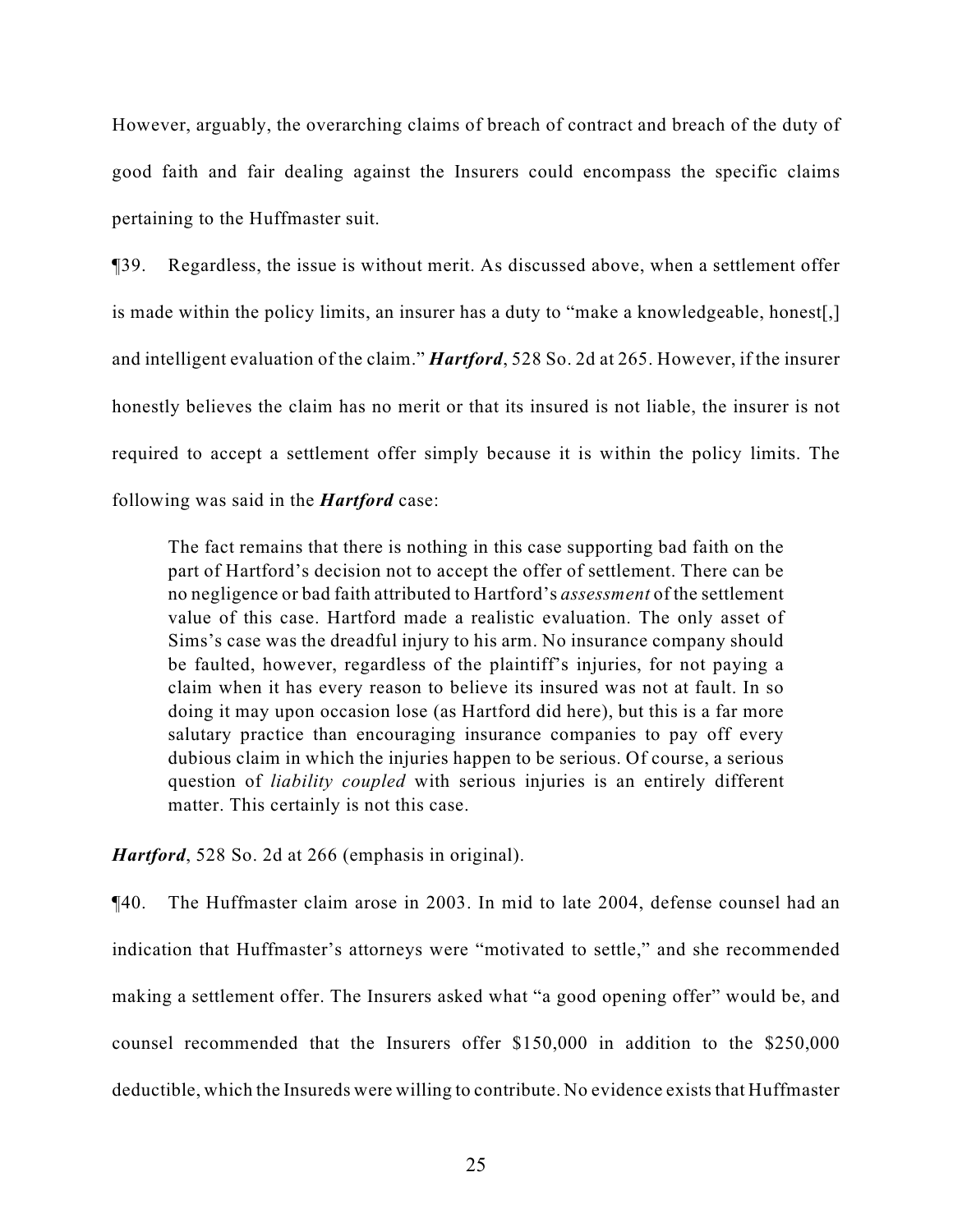made a settlement demand, or that talks of settlement went beyond these discussions at that time. Likewise, no evidence exists that the Insurers did anything less than required in regard to an honest, knowledgeable, and intelligent evaluation of the claim. Although the Insurers acknowledged the defense attorney's venue concerns, they apparently found the Huffmaster case to have very little merit. The case ultimately settled for \$172,640.64, which was below the discussed settlement amount of \$400,000. There is no evidence that the Insurers breached any duty in failing to settle that claim at an earlier time.

¶41. The Insureds have failed to show the existence of genuine issues of material fact that should be reserved for a jury. First, the policy was unambiguous, and the Insureds were subject to the \$250,000 per-claim deductible, which included defense costs. Second, the Insurers did not breach any contractual or fiduciary duties; they retained counsel, participated in the defense, settled all of the claims after the Insureds stopped paying defense costs, and advanced the settlement amounts. The trial court did not err in granting summary judgment in favor or Lloyd's and Caronia as to all of the Insureds' claims against them.

# **II. Whether the trial court's grant of summary judgment on Lloyd's counterclaim was proper.**

¶42. The Insureds claim that summary judgment in favor of Lloyd's on Lloyd's counterclaim was not proper because the Insureds were discharged from liability by Lloyd's breach of contract, and/or the counterclaim was barred by Lloyd's fraud, bad faith, and gross negligence.<sup>6</sup> As discussed in the previous section, the Insurers did not breach any duties owed to the Insureds. Likewise, there was no fraud or gross negligence. The Insureds' claims

 $\delta$  Notably, the Insureds did not allege negligence against Lloyd's.